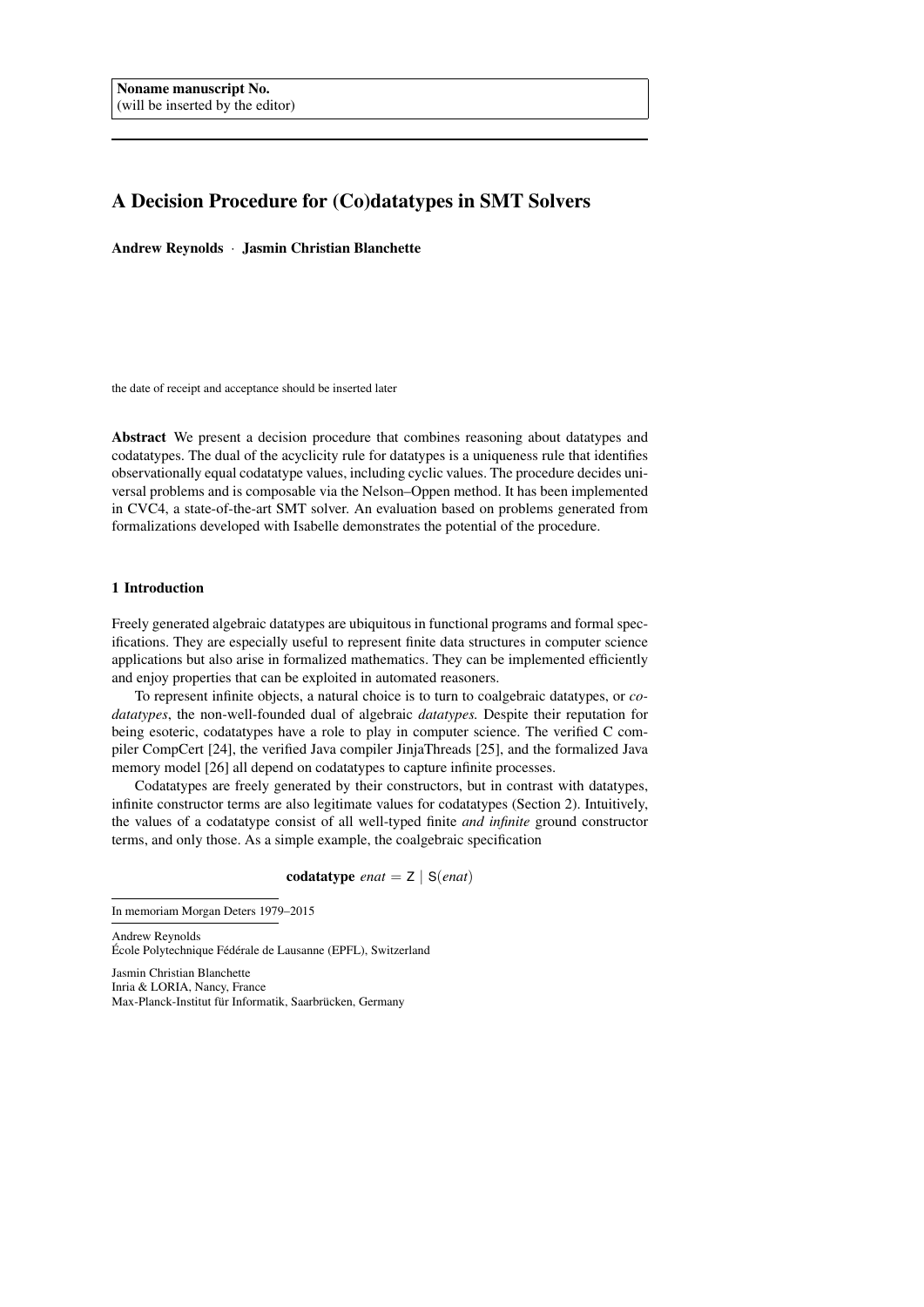introduces a type that models the natural numbers  $Z$ ,  $S(Z)$ ,  $S(S(Z))$ , ..., in Peano notation, extended with an infinite value  $\infty = S(S(S(...)))$ . The equation  $S(\infty) \approx \infty$  holds as expected, because both sides expand to the infinite term  $S(S(S(...)))$ , which uniquely identifies  $\infty$ .

Datatypes and codatatypes are an integral part of many proof assistants, including Agda, Coq, Isabelle, Matita, and PVS. In recent years, datatypes have emerged in a few automatic theorem provers as well. The SMT-LIB [\[2\]](#page-19-0) format, supported by most SMT (satisfiability modulo theories) solvers, is being extended with a syntax for datatypes. In this article, we introduce a unified decision procedure for universal problems involving datatypes and codatatypes in combination (Section [3\)](#page-5-0). The procedure is described abstractly as a calculus and is composable via the Nelson–Oppen method [\[29\]](#page-20-3). It generalizes the procedure by Barrett et al. [\[3\]](#page-19-1), which covers only datatypes.

Datatypes and codatatypes share many properties, so it makes sense to consider them together. There are, however, at least three important differences. First, *codatatypes need not be well-founded.* For example, the type

$$
codatative streamτ = SCons(τ, streamτ)
$$

of infinite sequences or streams over an element type  $\tau$  is allowed, even though it has no base case. By contrast, the corresponding datatype specification

**datatype** 
$$
fstream_{\tau} = FSCons(\tau, fstream_{\tau})
$$

would be rejected as non-well-founded [\[9\]](#page-20-4). Second, *a uniqueness rule takes the place of the acyclicity rule of datatypes.* Cyclic constraints such as  $x \approx S(x)$  are unsatisfiable for datatypes, thanks to an acyclicity rule, but satisfiable for codatatypes. For the latter, a uniqueness rule ensures that two values having the same infinite expansion are equal; from  $x \approx$ S(*x*) and  $y \approx S(y)$ , it deduces  $x \approx y$ . These two rules are needed to ensure completeness (solution soundness) on universal problems. They cannot be finitely axiomatized, so they naturally belong in a decision procedure. Third, *it must be possible to express cyclic* (*regular*) *values as closed terms and to enumerate them.* This is necessary when generating models. The  $\mu$ -binder notation associates a name with a subterm; it is used to represent cyclic values in the metatheory and in the generated models. For example, the  $\mu$ -term  $SCons(1, \mu s. SCons(0, SCons(9, s)))$  stands for the lasso-shaped sequence  $1, 0, 9, 0, 9, \ldots$ .

Our procedure is implemented in the SMT solver CVC4 [\[1\]](#page-19-2) as a combination of rewriting and a theory solver (Section [4\)](#page-14-0). It consists of about 2000 lines of C++ code, most of which are shared between datatypes and codatatypes. The code is integrated in the development version of the solver and is expected to be part of the CVC4 1.5 release. An evaluation on problems generated from Isabelle/HOL [\[30\]](#page-20-5) formalizations using the Sledgehammer tool [\[5\]](#page-19-3) demonstrates the usefulness of the approach (Section [5\)](#page-17-0).

An earlier version of this article was presented at the CADE-25 conference in Berlin, Germany [\[32\]](#page-20-6). This article extends the conference paper with additional background material on (co)datatypes (Section [2\)](#page-2-0), more detailed metatheoretical proofs (Section [3\)](#page-5-0), a description of the generation of models with  $\mu$ -binders in CVC4 (Section [4\)](#page-14-0), and a more comprehensive evaluation (Section [5\)](#page-17-0).

*Related Work.* Barrett et al. [\[3\]](#page-19-1) provide a good account of related work on datatypes as of 2007, in addition to describing their implementation in CVC3. Since then, datatypes have been added not only to CVC4 (a complete rewrite of CVC3) but also to the SMT solver Z3 [\[28\]](#page-20-7) in unpublished work by Leonardo de Moura and to a SPASS-like superposition prover by Wand [\[41\]](#page-21-0). In his Ph.D. thesis [\[4\]](#page-19-4), Bjørner introduced a decision procedure for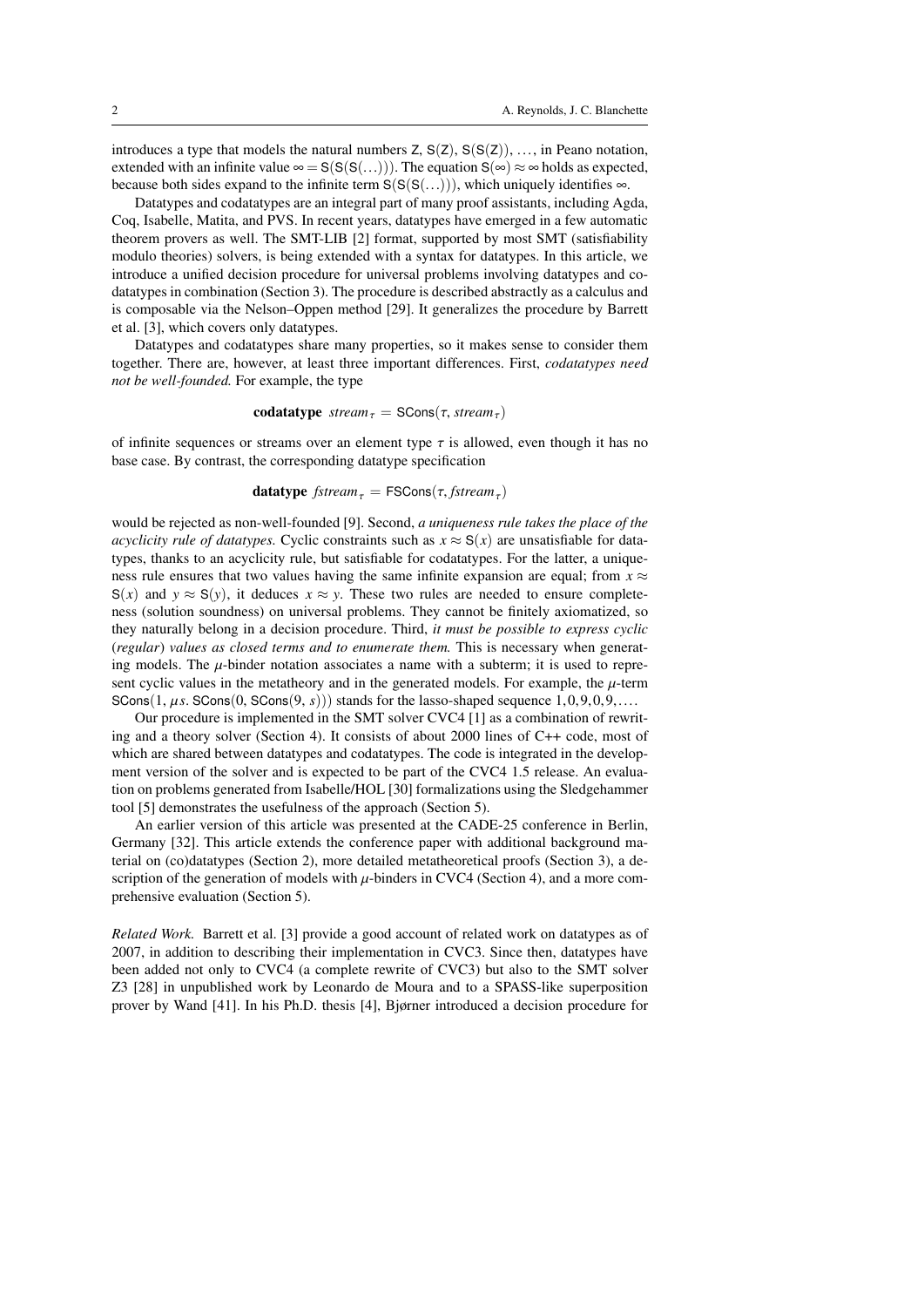(co)datatypes in STeP, the Stanford Temporal Prover. Closely related are the automatic structural induction in SMT solvers [\[34\]](#page-20-8) and superposition provers [\[11,](#page-20-9) [20\]](#page-20-10), the (co)datatype and (co)induction support in Dafny [\[23\]](#page-20-11), and the (semi-)decision procedures for datatypes implemented in Leon [\[39\]](#page-21-1) and RADA [\[31\]](#page-20-12). Datatypes are supported by the higher-order model finder Refute [\[42\]](#page-21-2) for Isabelle. Its successor, Nitpick [\[7\]](#page-20-13), can also generate models involving cyclic codatatype values. Cyclic values have been studied extensively under the heading of regular or rational trees—see Carayol and Morvan [\[10\]](#page-20-14) and Djellou et al. [\[12\]](#page-20-15) for recent work. The  $\mu$ -notation is inspired by the  $\mu$ -calculus [\[13,](#page-20-16) [22\]](#page-20-17).

*Conventions.* Our setting is a monomorphic (or many-sorted) first-order logic. A signature  $\Sigma = (\gamma, \mathcal{F})$  consists of a set of types  $\gamma$  and a set of function symbols  $\mathcal{F}$ . Types are atomic sorts and interpreted as nonempty domains. The set  $\mathcal Y$  must contain a distinguished type *bool* interpreted as the set of truth values. The metavariables  $\delta$ ,  $\varepsilon$  range over (co)datatypes, whereas  $\tau$ ,  $\upsilon$  range over arbitrary types.

Function symbols are written in a sans-serif font (e.g., <sup>f</sup>, <sup>g</sup>) to distinguish them from variables (e.g., *<sup>x</sup>*, *<sup>y</sup>*). Symbol names starting with an uppercase letter (e.g., <sup>S</sup>) are reserved for constructors. With each function symbol f is associated a list of argument types  $\tau_1, \ldots, \tau_n$  (for *n*  $\ge$  0) and a return type  $\tau$ , written f:  $\tau_1 \times \cdots \times \tau_n \to \tau$ ; this notation collapses to f:  $\tau$  if *n* = 0. Functions invocations  $f(t_1,...,t_n)$  apply the *n*-ary function symbol f to *n* arguments  $t_1 : \tau_1,...$ ,  $t_n$ :  $\tau_n$  of the right types. Nullary function symbols, also called constants, can appear without parentheses in terms. The set *<sup>F</sup>* must at least contain true, false : *bool*, interpreted as truth values. The only predicate is equality, written  $\approx$ ; it belongs to the logical symbols. Other predicates can be represented as functions to *bool*, with  $p(...)$  abbreviating  $p(...) \approx true$ . The notation  $t^{\tau}$  stands for a term *t* of type  $\tau$ ; it should not be confused with  $t : \tau$ , which is a statement expressing that *t* has type  $\tau$ . When applied to terms, the standard equality is a statement expressing that  $t$  has type  $\tau$ . When applied to terms, the standard equality symbol = denotes syntactic equality. The operator  $\bigwedge_i \varphi_i$  abbreviates a conjunction  $\varphi_1 \wedge \dots \wedge \varphi_n$ . Finally  $\bar{x}$  abbreviates a list or tuple  $x_i$ .  $\cdots \wedge \varphi_n$ . Finally,  $\bar{x}$  abbreviates a list or tuple  $x_1, \ldots, x_n$ .

#### <span id="page-2-0"></span>2 (Co)datatypes

We fix a signature  $\Sigma = (\mathcal{Y}, \mathcal{F})$ . The types are partitioned into  $\mathcal{Y} = \mathcal{Y}_{dt} \oplus \mathcal{Y}_{cot} \oplus \mathcal{Y}_{ord}$ , where  $Y_{\text{dt}}$  are the *datatypes*,  $Y_{\text{codt}}$  are the *codatatypes*, and  $Y_{\text{ord}}$  are the remaining *ordinary types* (which can be interpreted or not). The function symbols are partitioned into  $\mathcal{F} = \mathcal{F}_{ctr} \oplus \mathcal{F}_{sel}$ , where  $\mathcal{F}_{ctr}$  are the *constructors* and  $\mathcal{F}_{sel}$  are the *selectors*. There is no need to consider further function symbols because they can be abstracted away as variables when combining theories. Exceptionally, it is convenient to use numeric constants  $(0, 1, \ldots)$  in examples. Σ-terms are standard first-order terms over Σ, without  $\mu$ -binders.

In an SMT problem, the signature is typically given by specifying first the uninterpreted types in any order, then the (co)datatypes with their constructors and selectors in groups of mutually (co)recursive (co)datatypes, and finally any other function symbols. Each (co)datatype specification consists of  $\ell$  mutually recursive types that are either all datatypes or all codatatypes. Polymorphic types, nested (co)recursion, and datatype–codatatype mixtures fall outside this fragment.<sup>[1](#page-2-1)</sup> We allow ourselves some notational parameteriza-

<span id="page-2-1"></span><sup>&</sup>lt;sup>1</sup> In principle, rank-1 (top-level) polymorphism [\[8\]](#page-20-18) does not raise any special difficulties. Nesting datatypes inside datatypes, and likewise for codatatypes, can be reduced to the mutual case [\[17\]](#page-20-19). So the only genuinely interesting cases missing are mixed nested (co)recursion as well as (co)recursion through a non-(co)datatype (both of which make sense, at least in a higher-order setting [\[6\]](#page-19-5)).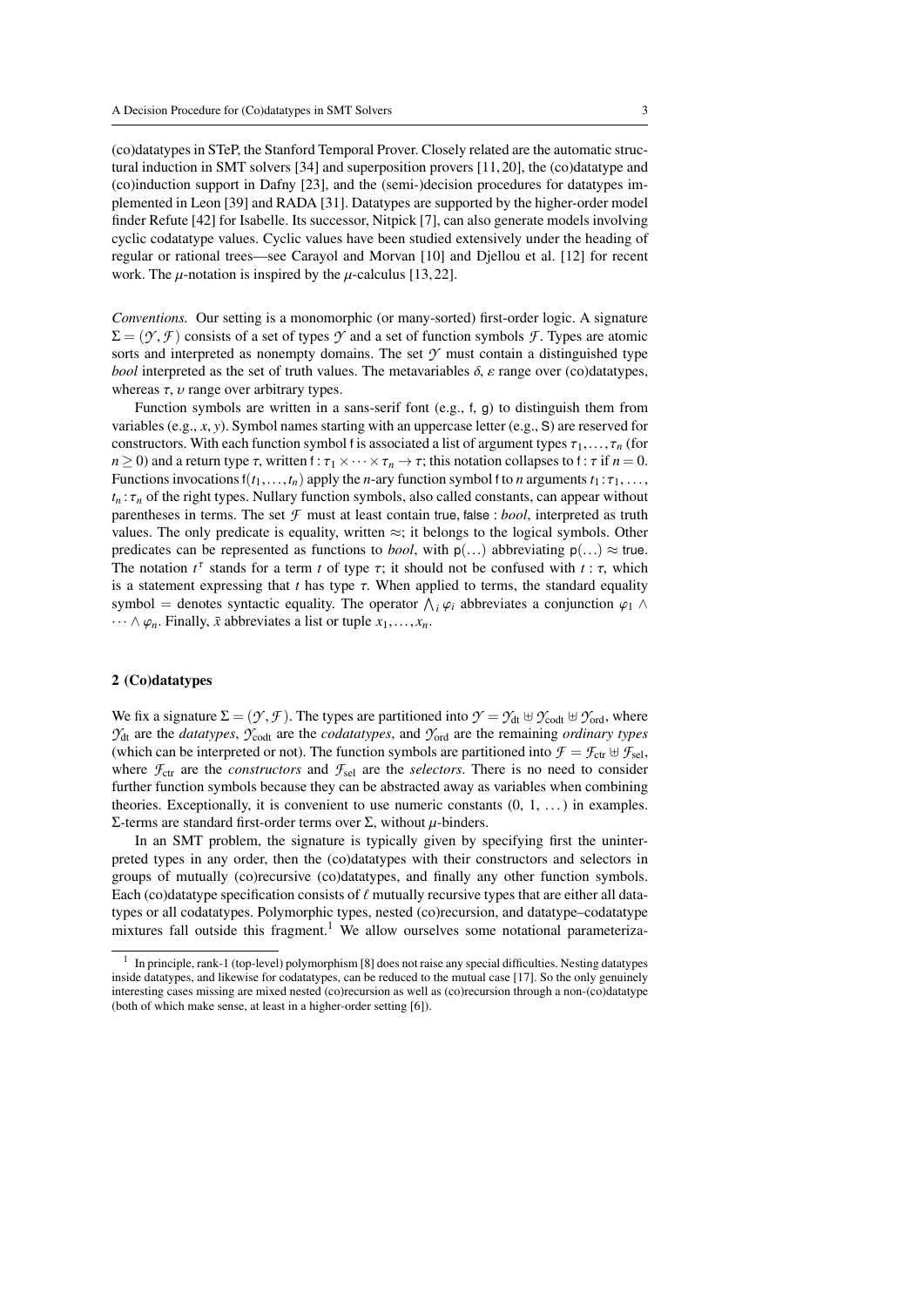tion through subscripts—for example, *stream*<sub> $\tau$ </sub> denotes a family of ground types including *streamint*, *streambool*, and *streamstreamreal* .

Each (co)datatype  $\delta$  is equipped with  $m \ge 1$  constructors, and each constructor for  $\delta$ takes zero or more arguments and returns a  $\delta$  value. The argument types must be either ordinary, among the already known (co)datatypes, or among the (co)datatypes being introduced. To every argument corresponds a selector. The names for the (co)datatypes, the constructors, and the selectors must be distinct and different from existing names.<sup>[2](#page-3-0)</sup> Schematically:

$$
\begin{aligned}\n\textbf{(co)} \textbf{datatype} \ \delta_1 &= C_{11}(\left[\mathbf{s}_{11}^1\cdot\right] \tau_{11}^1, \dots, \left[\mathbf{s}_{11}^{n_{11}}\cdot\right] \tau_{11}^{n_{11}}) \mid \dots \mid C_{1m_1}(\dots) \\
&\vdots \\
\textbf{and} \ \delta_\ell &= C_{\ell 1}(\dots) \mid \dots \mid C_{\ell m_\ell}(\dots)\n\end{aligned}
$$

with  $C_{ij}: \tau_{ij}^1 \times \cdots \times \tau_{ij}^{n_{ij}} \to \delta_i$  and  $s_{ij}^k: \delta_i \to \tau_{ij}^k$ . Defaults are assumed for the selector names if they are omitted. The  $\delta$  constructors and selectors are denoted by  $\mathcal{F}^{\delta}$  and  $\mathcal{F}^{\delta}$ . For ty if they are omitted. The  $\delta$  constructors and selectors are denoted by  $\mathcal{F}_{\text{ct}}^{\delta}$  and  $\mathcal{F}_{\text{sel}}^{\delta}$ . For types<br>with several constructors, it is useful to provide discriminators  $d_{\text{ct}}$ ,  $\delta_{\text{ct}}$ ,  $\Delta$  hoal with several constructors, it is useful to provide discriminators  $d_{ij}$  :  $\delta_i \rightarrow bool$ . Instead of extending *F*, we let  $d_{ij}(t)$  be an abbreviation for  $t \approx C_{ij}(s_{ij}^1(t),...,s_{ij}^{n_{ij}}(t))$ <br>Here are a few examples of legal specifications of (co)datatype famili

Here are a few examples of legal specifications of (co)datatype families:

| datatype   | $list_{\tau} = Nil \mid Cons(hd: \tau, tl: list_{\tau})$      |
|------------|---------------------------------------------------------------|
| codatotype | $list_{\tau} = LNil \mid LCons(hd: \tau, lt: list_{\tau})$    |
| datatype   | $tree_{\tau} = Node(\tau, forest_{\tau})$                     |
| and        | $forest_{\tau} = FNil \mid FCons(tree_{\tau}, forest_{\tau})$ |

Because all types must be inhabited (nonempty), a datatype specification is admissible only if a ground constructor term can be exhibited. This rules out non-well-founded specifications such as that of *fstream* in Section [1.](#page-0-0) For codatatypes, no admissibility check is necessary because there is always a term, finite or infinite, that witnesses nonemptiness [\[9\]](#page-20-4).

A type  $\delta$  depends on another type  $\varepsilon$  if  $\varepsilon$  is the type of an argument to one of  $\delta$ 's constructors. Semantically, a set of types is *mutually* (*co*)*recursive* if and only if the associated dependency graph is strongly connected. A type is (*co*)*recursive* if it belongs to such a set of types. Types can be declared together in a mutual fashion even if they are not actually mutually (co)recursive. The semantic notion is more precise and is the one that interests us.

Non(co)recursive type specifications such as either of

**datatype** option<sub>τ</sub> = None | Some(
$$
\tau
$$
)  
**codatotype** complex = Complex(re: real, im: real)

are permitted. At the semantic level, it makes no difference whether such types are introduced as datatypes or as codatatypes.

One way to characterize datatypes is as the initial model of the selector–constructor equations [\[3\]](#page-19-1). A drawback of this approach is that it does not naturally account for selectors applied to wrong constructors. Barrett et al. address this by parameterizing the construction by default values, but this gives rise to spurious equalities between unrelated terms. For example, given

$$
datatype x = C(s: int) | D | E
$$

we would have the spurious equality  $s(D) \approx s(E)$ . This flaw could be corrected, but the added complexity seems to suggest that selectors are better characterized axiomatically.

<span id="page-3-0"></span><sup>&</sup>lt;sup>2</sup> It can be convenient to specify the same selector for several constructors associated with the same (co)datatype, as long as the argument types coincide. However, this is disallowed by SMT-LIB, so we do not consider it here.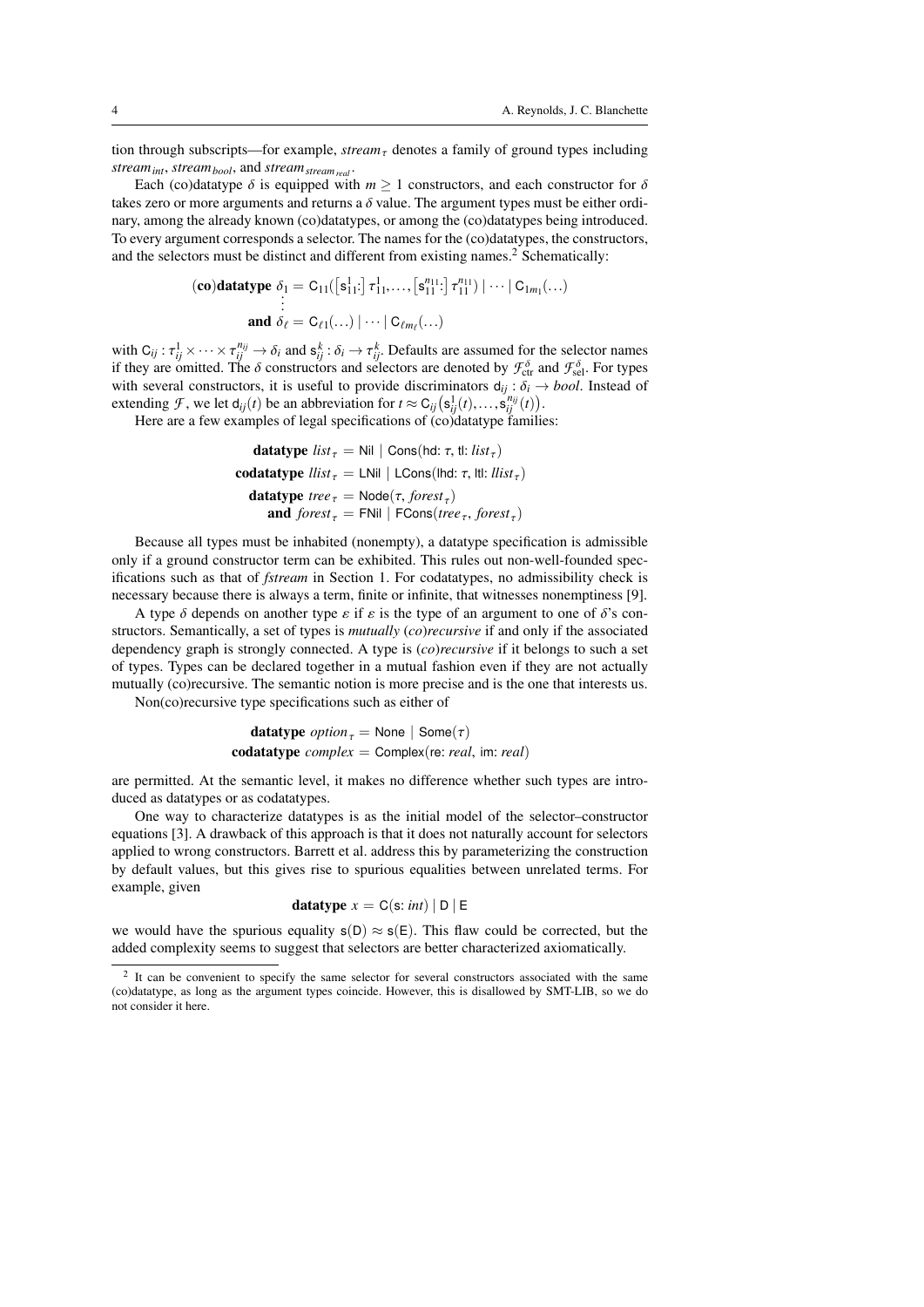A related semantic view of datatypes is as initial algebras of suitable functors. Codatatypes are then defined dually as final coalgebras [\[37\]](#page-20-20). The datatypes are generated by their constructors, whereas the codatatypes are viewed through their selectors.

Datatypes and codatatypes share many basic properties. All properties below are implicitly universally quantified and range over all  $i$ ,  $j$ ,  $j'$ , and  $k$  within bounds:

| Distinctness: $C_{ij}(\bar{x}) \not\approx C_{ij}(\bar{y})$ if $j \neq j'$                         |
|----------------------------------------------------------------------------------------------------|
| Injectivity: $C_{ij}(x_1,,x_{n_{ij}}) \approx C_{ij}(y_1,,y_{n_{ij}}) \rightarrow x_k \approx y_k$ |
| Exhaustiveness: $d_{i1}(x) \vee \cdots \vee d_{im_i}(x)$                                           |
| Selection: $s_{ij}^k(C_{ij}(x_1,,x_{n_{ij}})) \approx x_k$                                         |
|                                                                                                    |

Expressed in the algebraic jargon, exhaustiveness helps ensure that "no junk" exists, whereas distinctness and injectivity guarantee that "no confusion" can arise. The result of selectors applied to the wrong constructor is left completely unspecified. Datatypes are additionally characterized by an induction principle for proving a conjunction of properties  $P_1, \ldots, P_\ell$ over arbitrary values  $v_1 : \delta_1, \ldots, v_\ell : \delta_\ell$ :

Induction: 
$$
\frac{\bigwedge_{i=1}^{\ell} \bigwedge_{j=1}^{m_i} \forall x_1 \dots x_{n_{ij}} \cdot \big(\bigwedge_{k=1}^{n_{ij}} I \mathcal{H}[x_k]\big) \longrightarrow P_i[C_{ij}(x_1,\dots,x_{n_{ij}})]}{\bigwedge_{i=1}^{\ell} P_i[v_i]}
$$

The notation  $I\mathcal{H}[x]$  denotes either  $P_i/[x]$  if there exists some *i*' such that the formula is typecorrect or else  $\top$  (truth). The induction principle ensures that the interpretation of datatypes is standard. For the natural numbers constructed from <sup>Z</sup> and <sup>S</sup>, induction prohibits models that contain infinite values  $S(S(\ldots)).$ 

For codatatypes, the dual notion is called coinduction. It makes it possible to derive the equality of pairs of codatatype values  $v_1, w_1 : \delta_1, ..., v_\ell, w_\ell : \delta_\ell$ , based on suitable coinduction witnesses  $R_i$ . witnesses  $R_1, \ldots, R_\ell$ :

$$
\text{Coinduction:} \quad \frac{\bigwedge_{i=1}^{\ell} R_i[v_i, w_i]}{\bigwedge_{i=1}^{\ell} (\forall x y. R_i[x, y] \rightarrow \bigwedge_{j=1}^{m_i} (d_j(x) \rightarrow d_j(y) \land \bigwedge_{k=1}^{n_{ij}} s_{ij}^k(x) \sim s_{ij}^k(y))\big)}
$$
\n
$$
\frac{\bigwedge_{i=1}^{\ell} v_i \approx w_i}{\bigwedge_{i=1}^{\ell} v_i \approx w_i}
$$

The notation *x* ∼ *y* stands for  $R_i$ <sup>[</sup> $x$ , *y*] if there exists some *i*<sup> $'$ </sup> such that the formula is type-correct or *x* ≈ *y* otherwise. The second premise ensures that the coinduction witnesses are correct or  $x \approx y$  otherwise. The second premise ensures that the coinduction witnesses are bisimulations. The first premise and the conclusion capture the notion that equality is the largest bisimulation on codatatypes. Thus, the coinduction principle encodes a form of extensionality: Two values that yield the same observations must be equal, where the observations are made through selectors and discriminators.

*Example 1* The induction principle for  $list<sub>\tau</sub>$  is given below:

$$
\frac{P[\text{Nil}] \quad \forall x, xs. \ P[xs] \rightarrow P[\text{Cons}(x, xs)]}{P[vs]}
$$

Assuming that lnull and its negation are the discriminators associated with LNil and LCons, the coinduction principle for  $llist_{\tau}$  is

$$
\forall xs\; ys.\; R[xs, ys] \rightarrow (Inull(xs) \rightarrow Inull(sys))
$$
  

$$
\wedge (\neg Inull(xs) \rightarrow \neg Inull(sys) \wedge hd(xs) \approx hd(sys) \wedge R[tl(xs, tl(sys)]
$$

*vs* ≈ *ws*

Е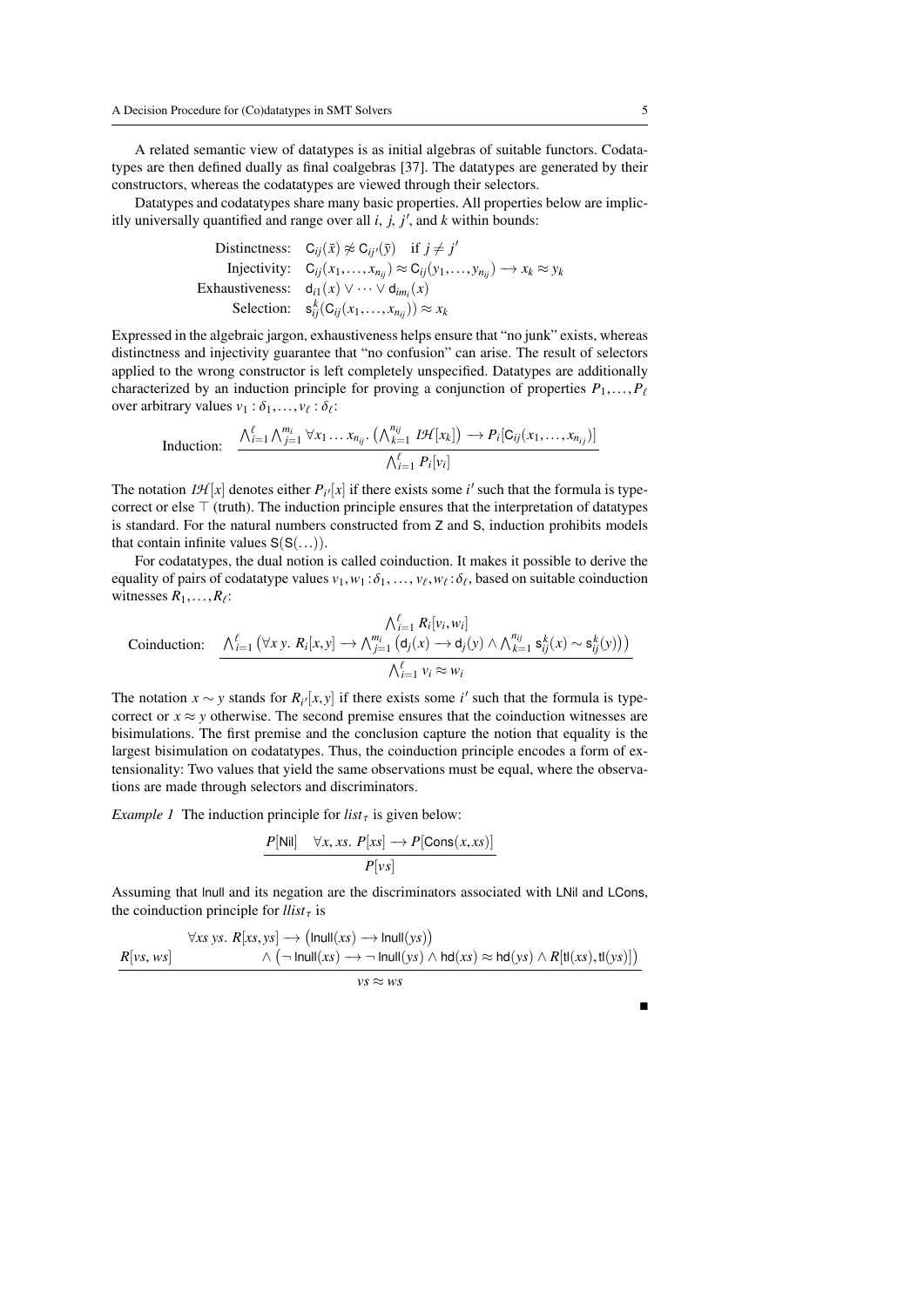Codatatypes are guaranteed to contain all values corresponding to infinite ground constructor terms. In general, this cannot be captured by a first-order axiomatization, since there may be uncountably many of them. For example, *streamint* is isomorphic to the uncountable function space  $nat \rightarrow int$ . Bjørner gives a rigorous treatment of this aspect [\[4\]](#page-19-4).

Given a signature <sup>Σ</sup>, *DC* refers to the *theory of datatypes and codatatypes*, which defines a class of Σ-interpretations  $\mathcal{J}$ , namely those that satisfy the properties mentioned in this section, including (co)induction. The interpretations in  $\mathscr J$  share the same interpretation for constructor terms and correctly applied selector terms (up to isomorphism) but may differ on variables and wrongly applied selector terms. A formula is *DC*-*satisfiable* if there exists an interpretation in  $\mathscr J$  that satisfies it. For deciding universal formulas, induction can be replaced by the acyclicity axiom schema, which states that constructor terms cannot be equal to any of their proper subterms [\[3\]](#page-19-1). Dually, coinduction can be replaced by the uniqueness schema, which asserts that codatatype values are fully characterized by their expansion [\[37,](#page-20-20) Theorem 8.1,  $2 \Leftrightarrow 5$ ].

For datatypes, any recursive specification gives rise to an infinite datatype. Paradoxically, this does not extend to codatatypes: Some codatatypes are so degenerate as to be finite even though they have infinite values. A simple example is **codatatype**  $a = A(a)$ , which is corecursive and yet has a cardinality of one; its unique value is  $\mu a$ . A(*a*). Other specimens are *streamunit* and both *b* and *c* in the specification

$$
\begin{aligned}\n\text{codatotype } b &= \mathsf{B}(b, c, b, \text{unit}) \\
\text{and } c &= \mathsf{C}(a, b, c)\n\end{aligned}
$$

assuming *unit* is a datatype with the single constructor Unity : *unit*. We call such codatatypes *corecursive singletons*, or simply singletons. For the decision procedure, it will be crucial to detect these. A type may also be a corecursive singleton only in some models. If the example above is altered to make *unit* an uninterpreted type, *b* and *c* will be singletons precisely when *unit* is interpreted as a singleton. Fortunately, given cardinalities for the ordinary types, it is easy to characterize this degenerate case.

<span id="page-5-1"></span>**Lemma 1** Let  $\delta$  be a corecursive codatatype. For any interpretation in  $\mathcal{J}$ , the domain in*terpreting* δ *is either infinite or a singleton. In the latter case,* δ *necessarily has a single constructor, whose arguments have types that are interpreted as singleton domains.*

*Proof* By definition, the type is equipped with at least one (directly or indirectly) corecursive constructor <sup>C</sup>. If it additional has second corecursive constructor <sup>D</sup>, it is possible to encode infinitely many alternation patterns—e.g.,  $C(D(C(C(...))))$ —all of which correspond to distinct values (by distinctness and injectivity). If the type has a noncorecursive constructor <sup>E</sup>, it is possible to create terms of arbitrary depth—e.g.,  $C(...(C(E))...)$ . In either case, there can be no finite models.

Therefore, C must be the only constructor. If any of its noncorecursive arguments has a cardinality greater than 1, it is possible to encode alternation patterns using it—e.g.,  $C(0, C(1, C(0, C(0, ...))))$ —which again excludes finite models. Otherwise, the coinduction principle ensures that the type has at most one value. tion principle ensures that the type has at most one value.

## <span id="page-5-0"></span>3 The Decision Procedure

Given a fixed signature  $\Sigma$ , the decision procedure for the universal theory of (co)datatypes determines the *DC*-satisfiability of finite sets *E* of literals: equalities and disequalities be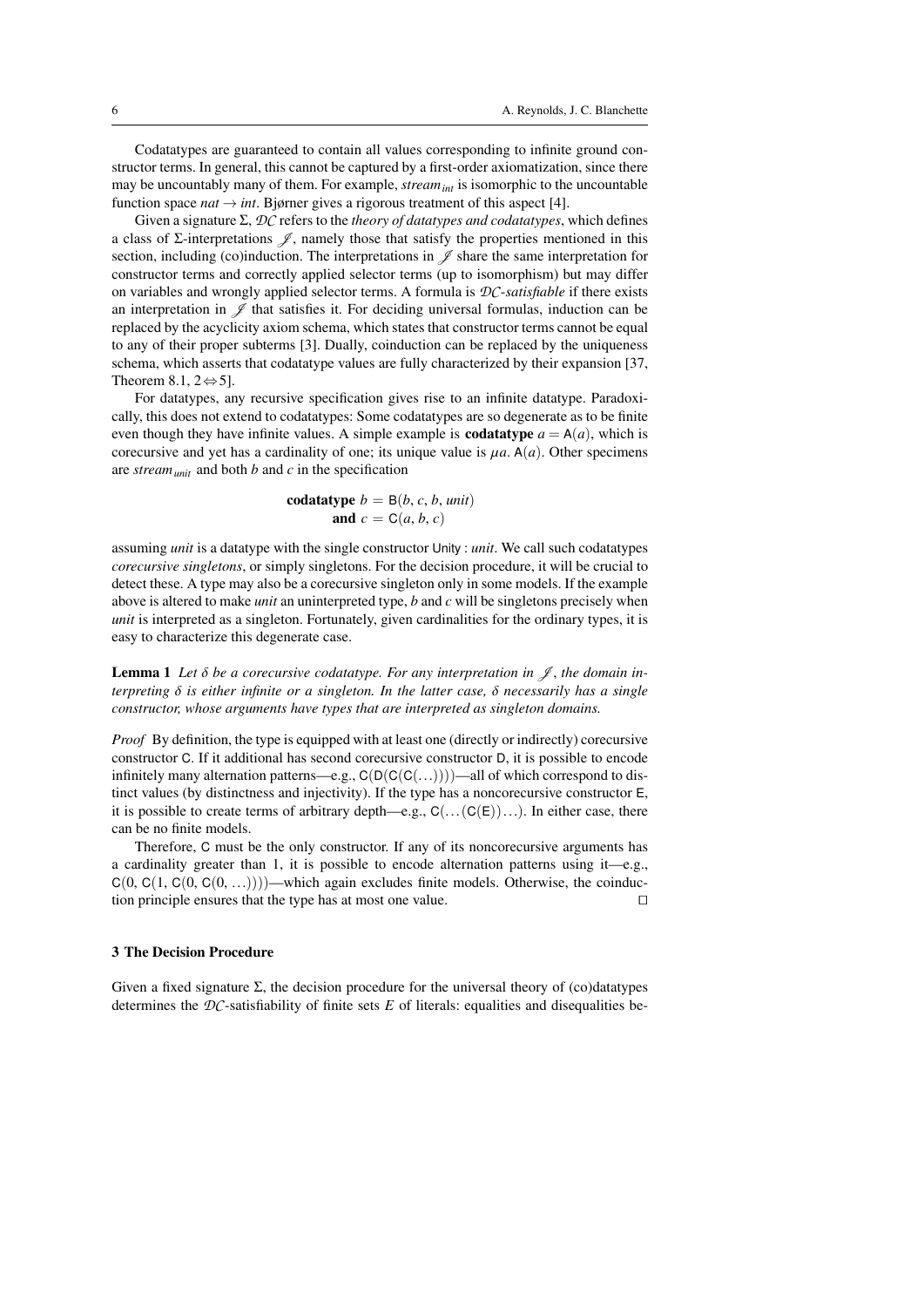tween Σ-terms, whose variables are interpreted existentially. The decision procedure is formulated as a tableau-like calculus. Proving a universal quantifier-free conjecture is reduced to showing that its negation is unsatisfiable. The presentation is inspired by Barrett et al. [\[3\]](#page-19-1) but at a higher level, using unoriented equations instead of oriented ones.

To simplify the presentation, we make a few assumptions about <sup>Σ</sup>. First, all codatatypes are corecursive. This is reasonable because noncorecursive codatatypes can be seen as nonrecursive datatypes. Second, all ordinary types have infinite cardinality. Without quantifiers, the constraints *E* cannot entail an upper bound on the cardinality of any uninterpreted type, so it is safe to consider these types infinite. As for ordinary types interpreted finitely by other theories (e.g., bit vectors), each interpreted type having finite cardinality *n* can be viewed as a datatype with *n* nullary constructors [\[3\]](#page-19-1).

## 3.1 A Calculus for *DC*

Our calculus for  $DC$  consists of derivation rules. A derivation rule can be applied to  $E$  if its premises are met. The conclusion either specifies equalities to be added to *E* or is  $\perp$  (contradiction). One of the rules has multiple conclusions, denoting branching. An application of a rule is *redundant* if one of its non-⊥ conclusions leaves *E* unchanged. A *derivation tree* is a tree whose nodes are finite sets of equalities, such that child nodes are obtained by a nonredundant application of a derivation rule to the parent. A derivation tree is *closed* if all of its leaf nodes are <sup>⊥</sup>. A node is *saturated* if no nonredundant instance of a rule can be applied to it.

The derivation rules are partitioned into three sets of rules, given in Figs. [1](#page-7-0) to [3,](#page-7-1) corresponding to three phases of the calculus. The first phase computes the bidirectional closure of *<sup>E</sup>*. The second phase makes inferences based on acyclicity (for datatypes) and uniqueness (for codatatypes). The third phase performs case distinctions on constructors for various terms occurring in *<sup>E</sup>*. The rules belonging to a phase have priority over those of subsequent phases. The rules are applied until the derivation tree is closed or all leaf nodes are saturated.

*Phase 1: Computing the Bidirectional Closure* (Fig. [1\)](#page-7-0). In conjunction with Refl, Sym, and Trans, the Cong rule computes the congruence (upward) closure, whereas the Inject and Clash rules compute the unification (downward) closure. For unification, equalities are inferred based on the injectivity of constructors by Inject, and failures to unify equated terms are recognized by Clash. The Conflict rule recognizes when an equality and its negation both occur in *<sup>E</sup>*, in which case *<sup>E</sup>* has no model.

Let  $\mathcal{T}(E)$  denote the set of  $\Sigma$ -terms occurring in *E*. At the end of the first phase, *E* induces an equivalence relation over  $T(E)$  such that two terms *t* and *u* are equivalent if and only if  $t \approx u \in E$ . Thus, we can regard E as a set of equivalence classes of terms. For a term  $t \in \mathcal{T}(E)$ , we write  $[t]$  to denote the equivalence class of *t* in *E*. Moreover, at the end of this phase, each equivalence class [*t*] contains at most one constructor term that is unique up to congruence. Thus, in the subsequent phases, when considering the case that  $[t]$  contains constructor terms, it is enough to select an arbitrary constructor term  $C(\bar{t}) \in [t]$  among these.

*Phase 2: Applying Acyclicity and Uniqueness* (Fig. [2\)](#page-7-2). The rules in this phase are described in terms of a mapping  $\mathcal A$  that assigns to each equivalence class a  $\mu$ -term as its representative.

Formally, µ-*terms* are defined recursively as being either a variable *<sup>x</sup>* or an applied constructor  $\mu x$ . C( $\bar{t}$ ) for some C  $\in \mathcal{F}_{ctr}$  and  $\mu$ -terms  $\bar{t}$  of the expected types. The variable *x* need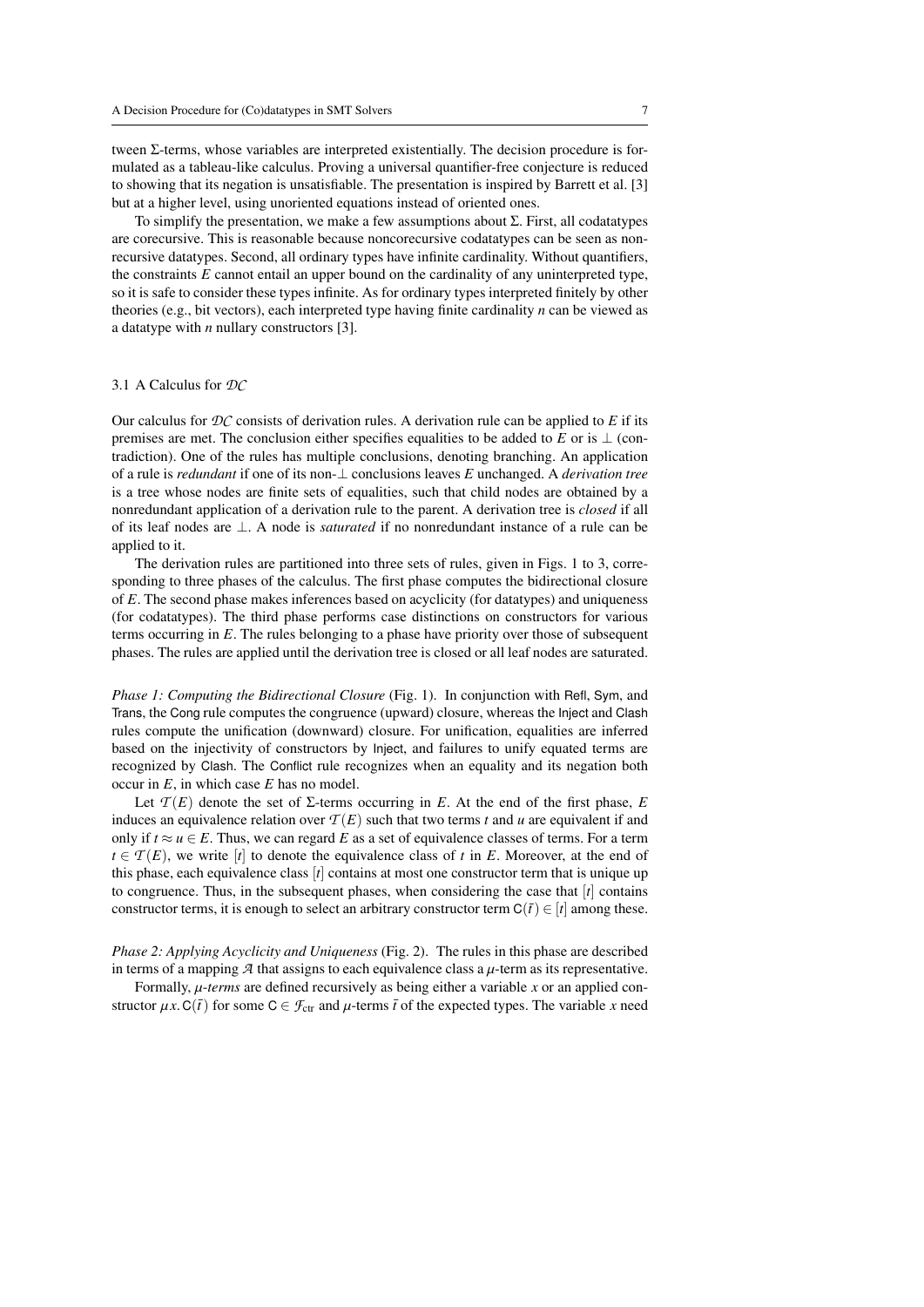$$
\begin{array}{ll}\n\frac{t \in \mathcal{T}(E)}{t \approx t \in E} \text{ Refl} & \frac{t \approx u \in E}{u \approx t \in E} \text{ Sym} & \frac{s \approx t, \ t \approx u \in E}{s \approx u \in E} \text{ Trans} \\
\frac{\overline{t} \approx \overline{u} \in E \quad \mathsf{f}(\overline{t}), \mathsf{f}(\overline{u}) \in \mathcal{T}(E)}{\mathsf{f}(\overline{t}) \approx \mathsf{f}(\overline{u}) \in E} \text{ Cong} & \frac{t \approx u, \ t \not\approx u \in E}{\bot} \text{ Conflict} \\
\frac{C(\overline{t}) \approx C(\overline{u}) \in E}{\overline{t} \approx \overline{u} \in E} \text{ Inject} & \frac{C(\overline{t}) \approx D(\overline{u}) \in E \quad C \neq D}{\bot} \text{ Class} \\
\end{array}
$$

<span id="page-7-0"></span>Fig. 1 Derivation rules for bidirectional closure

$$
\frac{\delta \in \mathcal{Y}_{dt} \quad \mathcal{A}[t^{\delta}] = \mu x. \ u \quad x \in \text{FV}(u)}{\perp} \ \text{Acyclic} \qquad \frac{\delta \in \mathcal{Y}_{\text{codt}} \quad \mathcal{A}[t^{\delta}] =_{\alpha} \mathcal{A}[u^{\delta}]}{\tau \approx u \in E} \ \text{Unique}
$$

<span id="page-7-2"></span>Fig. 2 Derivation rules for acyclicity and uniqueness

$$
t^{\delta} \in \mathcal{T}(E) \quad \mathcal{F}_{\text{ctr}}^{\delta} = \{C_1, \dots, C_m\}
$$
  
\n
$$
(s(t) \in \mathcal{T}(E) \text{ and } s \in \mathcal{F}_{\text{sel}}^{\delta}) \text{ or } (\delta \in \mathcal{Y}_{\text{dt}} \text{ and } \delta \text{ is finite})
$$
  
\n
$$
t \approx C_1(s_1^1(t), \dots, s_1^{n_1}(t)) \in E \quad \cdots \quad t \approx C_m(s_m^1(t), \dots, s_m^{n_m}(t)) \in E
$$
  
\n
$$
t^{\delta}, u^{\delta} \in \mathcal{T}(E) \quad \delta \in \mathcal{Y}_{\text{codt}} \quad \delta \text{ is a singleton}
$$
  
\n
$$
t \approx u \in E
$$

<span id="page-7-1"></span>Fig. 3 Derivation rules for branching

not occur free in the  $\mu$ -binder's body, in which case the binder can be omitted. FV(*t*) denotes the set of free variables occurring in the  $\mu$ -term *t*. A  $\mu$ -term is *closed* if it contains no free variables. It is *cyclic* if it contains a bound variable. The  $\alpha$ -equivalence relation  $t = \alpha u$ indicates that the  $\mu$ -terms  $t$  and  $u$  are syntactically equivalent for some capture-avoiding renaming of  $\mu$ -bound variables—e.g.,  $\mu x$ . D( $y$ , $x$ ) =  $\alpha$   $\mu z$ . D( $y$ , $z$ ), but  $\mu x$ . C( $x$ ),  $\mu x$ . D( $y$ , $x$ ),  $\mu x$ . D(*z*, *x*), and  $\mu y$ . D(*y*, *x*) are all  $\alpha$ -disequivalent. Two  $\mu$ -terms can denote the same value despite being  $\alpha$ -disequivalent—e.g.,  $\mu x$ . S( $x$ )  $\neq_{\alpha} \mu y$ . S(S(y)).

The  $\mu$ -term  $\mathcal{A}[t^{\tau}]$  describes a class of  $\tau$  values that *t* and other members of *t*'s equivalence<br>s can take in models of *F*. When  $\tau$  is a datatype, a cyclic *u*-term describes an infeasible class can take in models of *E*. When  $\tau$  is a datatype, a cyclic  $\mu$ -term describes an infeasible class of values.

The mapping  $\mathcal A$  is defined as follows. With each equivalence class  $[u]$ , we associate a fresh variable  $\tilde{u}$  of the same type as *u*. For a term  $t \in \mathcal{T}(E)$ , we write  $\tilde{t}$  to denote the variable associated with the equivalence class [*t*]. Initially, we set  $\mathcal{A}[u] := \tilde{u}$  for each equivalence class  $[u]$ . Because  $\tilde{u}$  is unconstrained, this indicates that there are initially no constraints on the values for any equivalence class  $[u]$ . The mapping  $A$  is refined by applying the following unfolding rule exhaustively:

$$
\widetilde{u} \in \text{FV}(\mathcal{A}) \quad \mathsf{C}(t_1, \dots, t_n) \in [u] \quad \mathsf{C} \in \mathcal{F}_{\text{ctr}} \\
 \mathcal{A} := \mathcal{A}[\widetilde{u} \mapsto \mu \widetilde{u}, \mathsf{C}(\widetilde{t_1}, \dots, \widetilde{t_n})]
$$

FV(*A*) denotes the set of free variables occurring in *A*'s range, and  $A[x \mapsto t]$  denotes the variable-*capturing* substitution of *t* for *x* in *A*'s range. It is easy to see that the height of terms produced as a result of the unfolding is bounded by the number of equivalence classes of *<sup>E</sup>*, and thus the construction of *<sup>A</sup>* will terminate.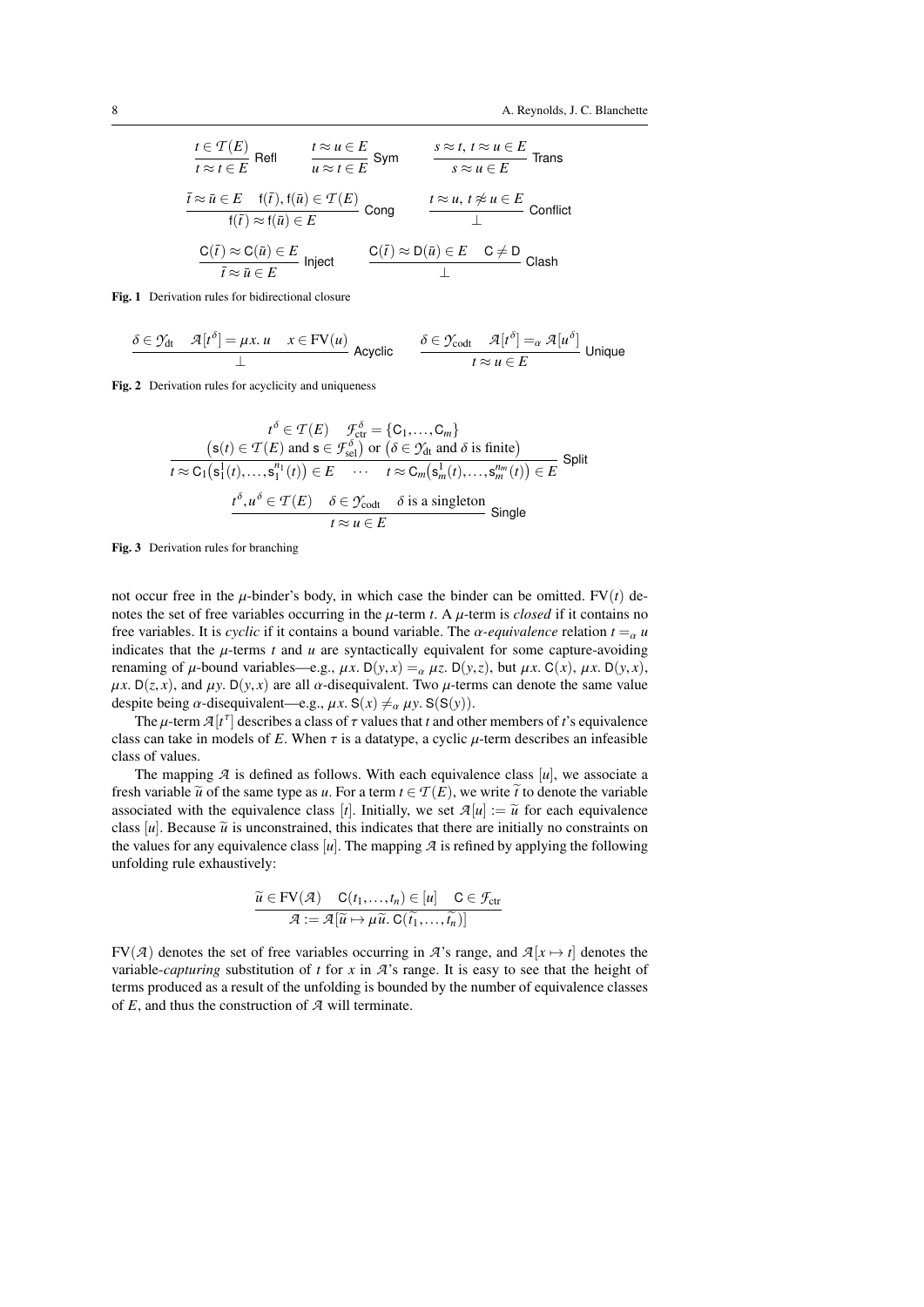*Example 2* Suppose that *<sup>E</sup>* contains four distinct equivalence classes [*w*], [*x*], [*y*], and [*z*] such that  $C(w, y) \in [x]$  and  $C(z, x) \in [y]$  for some  $C \in \mathcal{F}_{ctr}$ . A possible sequence of unfolding steps is given below, omitting trivial entries such as  $[w] \mapsto \widetilde{w}$ .

- 1. Unfold  $\widetilde{x}: \mathcal{A} = \{ [x] \mapsto \mu \widetilde{x} \cdot C(\widetilde{w}, \widetilde{y}) \}$ <br>2. Unfold  $\widetilde{y}: \mathcal{A} = \{ [x] \mapsto \mu \widetilde{x} \cdot C(\widetilde{w}, \mu \widetilde{y}) \}$
- 2. Unfold  $\widetilde{y}$ :  $\mathcal{A} = \{ [x] \mapsto \mu \widetilde{x}$ . C $(\widetilde{w}, \mu \widetilde{y})$ . C $(\widetilde{z}, \widetilde{x})$ ),  $[y] \mapsto \mu \widetilde{y}$ . C $(\widetilde{z}, \widetilde{x})$ <br>3. Unfold  $\widetilde{x}$ :  $\mathcal{A} = \{ [x] \mapsto \mu \widetilde{x}$ . C $(\widetilde{w}, \mu \widetilde{y})$ . C $(\widetilde{z}, \widetilde{y})$
- 3. Unfold  $\tilde{x}: \mathcal{A} = \{ [x] \mapsto \mu \tilde{x} \cdot C(\tilde{w}, \mu \tilde{y}, C(\tilde{z}, \tilde{x})), [y] \mapsto \mu \tilde{y} \cdot C(\tilde{z}, \mu \tilde{x}, C(\tilde{w}, \tilde{y})) \}$

The resulting  $\mathcal A$  indicates that the values for  $x$  and  $y$  in models of  $E$  must be of the forms  $C(\widetilde{w},C(\widetilde{z},C(\widetilde{w},C(\widetilde{z},...))))$  and  $C(\widetilde{z},C(\widetilde{w},C(\widetilde{z},C(\widetilde{w},...))))$ , respectively.

Given the mapping *<sup>A</sup>*, the Acyclic and Unique rules work as follows. For acyclicity, if [*t*] is a datatype equivalence class whose values  $A[t] = \mu x$ . *u* are cyclic (expressed by  $x \in FV(u)$ ), then *E* is  $\mathcal{D}C$ -unsatisfiable. For uniqueness, if  $[t]$ ,  $[u]$  are two codatatype equivalence classes whose values  $\mathcal{A}[t]$ ,  $\mathcal{A}[u]$  are  $\alpha$ -equivalent, then  $t \approx u$ . Comparison for  $\alpha$ -equivalence may seem too restrictive, since  $\mu x$ . S(*x*) and  $\mu y$ . S(S(*y*)) specify the same value despite being  $\alpha$ -disequivalent, but the rule will make progress by discovering that the subterm  $S(y)$  of  $\mu y$ . S(S(y)) must be equal to the entire term, as demonstrated next.

*Example 3* Let  $E = \{x \approx S(x), y \approx S(S(y))\}$ . After phase 1, the equivalence classes are  $\{x, S(x)\}, \{y, S(S(y))\}, \text{ and } \{S(y)\}.$  Constructing *A* yields

$$
\mathcal{A}[x] = \mu \widetilde{x}. \mathbf{S}(\widetilde{x}) \qquad \mathcal{A}[y] = \mu \widetilde{y}. \mathbf{S}(\mu \widetilde{\mathbf{S}(y)}. \mathbf{S}(\widetilde{y})) \qquad \mathcal{A}[\mathbf{S}(y)] = \mu \widetilde{\mathbf{S}(y)}. \mathbf{S}(\mu \widetilde{y}. \mathbf{S}(\widetilde{\mathbf{S}(y)}))
$$

Since  $\mathcal{A}[y] = \alpha \mathcal{A}[S(y)]$ , the Unique rule applies to derive  $y \approx S(y)$ . At this point, phase 1 is activated again, yielding the equivalence classes  $\{x, S(x)\}\$  and  $\{y, S(y), S(S(y))\}\$ . The mapping *A* is updated accordingly:

$$
\mathcal{A}[x] = \mu \tilde{x}, S(\tilde{x}) \qquad \qquad \mathcal{A}[y] = \mu \tilde{y}, S(\tilde{y})
$$

Since  $\mathcal{A}[x] = \alpha \mathcal{A}[y]$ , Unique can finally be applied to derive  $x \approx y$ .

*Phase 3: Branching* (Fig. [3\)](#page-7-1). If a selector is applied to a term *<sup>t</sup>*, or if *<sup>t</sup>*'s type is a finite datatype, *t*'s equivalence class must contain a  $\delta$  constructor term. This is enforced in the third phase by the Split rule. Another rule, Single, focuses on the degenerate case where two terms have the same corecursive singleton type and are therefore equal. Both Split's finiteness assumption and Single's singleton constraint can be evaluated statically based on a recursive computation of the cardinalities of the constructors' argument types.

# <span id="page-8-1"></span>3.2 Termination and Correctness of the Calculus

We now show the termination and correctness of the calculus. Correctness means the following: If there exists a closed derivation tree with root node  $E$ , then  $E$  is  $D\mathcal{C}$ -unsatisfiable; and if there exists a derivation tree with root node *E* that contains a saturated node, then *E* is *DC*-satisfiable.

<span id="page-8-0"></span>Theorem 1 (Termination) *All derivation trees are finite.*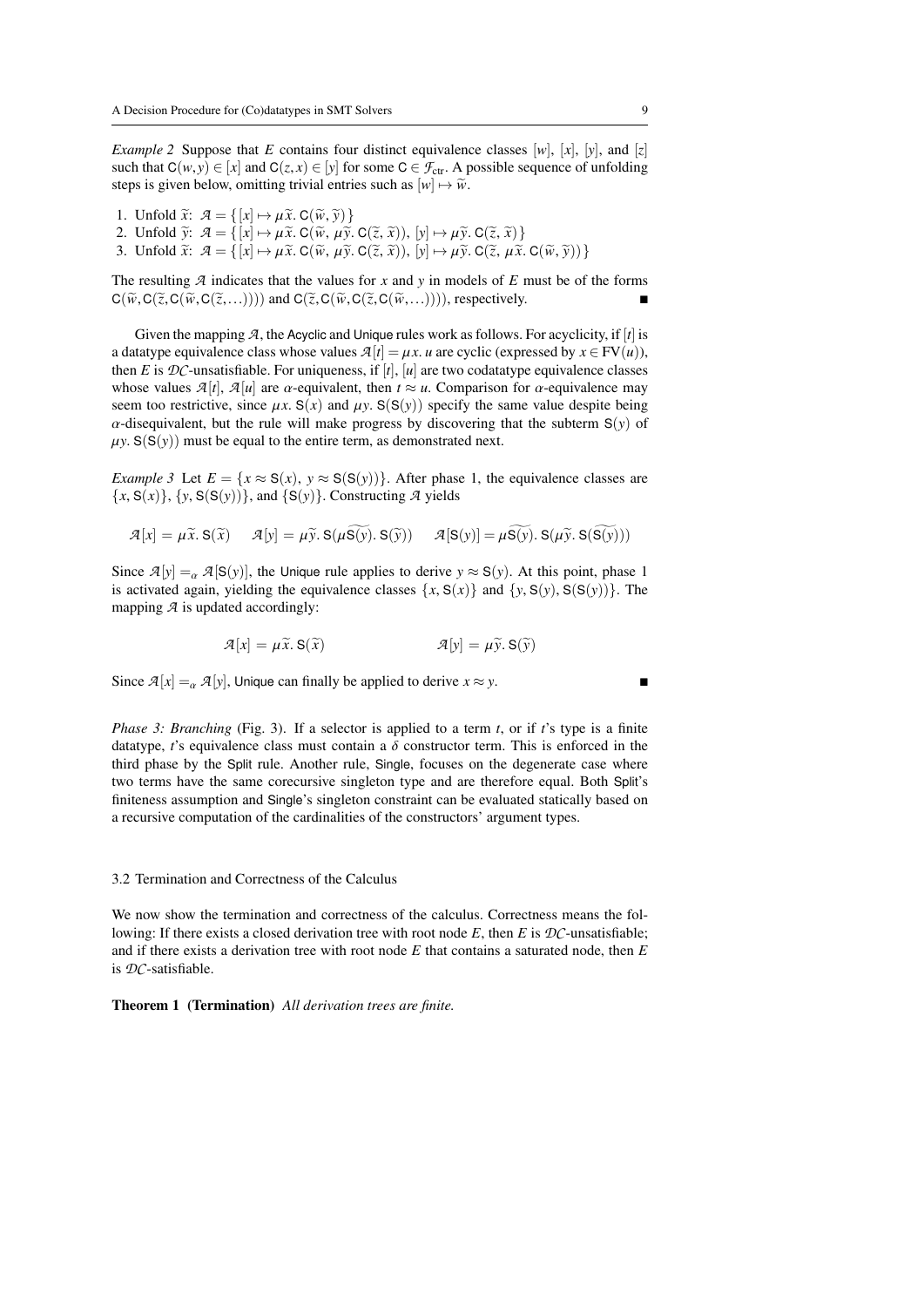*Proof* Consider a derivation tree with root node *E*. Let  $D \subseteq T(E)$  be the set of terms whose types are finite datatypes, and let  $S \subseteq T(E)$  be the set of terms occurring as arguments to selectors. For each term  $t \in D$ , let

$$
S_t^0 = \{t\} \qquad \qquad S_t^{i+1} = S_t^i \cup \{s(u) \mid u^\delta \in S_t^i, \delta \in \mathcal{Y}_{dt}, \, |\delta| \text{ is finite, } s \in \mathcal{F}_{\text{sel}}^\delta\}
$$

and let  $S_t^{\infty}$  be the limit of this sequence. This is a finite set for each *t*, because all chains of selectors applied to *t* are finite. Let  $S^{\infty}$  be the union of all sets  $S^{\infty}$  where  $t \in D$  and let  $T^{\infty}(F)$ selectors applied to *t* are finite. Let *S*<sup>∞</sup> be the union of all sets *S*<sub>*i*</sub><sup>∞</sup> where *t* ∈ *D*, and let  $T^\infty(E)$ <br>be the set of subterms of  $E \cup {f \circ (s^1(t) - s^{\pi_i}(t)) \mid t^\delta \in S \cup S^\infty}$   $C \in \mathcal{F}^\delta \setminus \text{In a derivation}$ be the set of subterms of  $E \cup \{C_j(s_j^1(t),...,s_j^{n_j}(t)) \mid t^{\delta} \in S \cup S^{\infty}, C_j \in \mathcal{F}_{\text{ctr}}^{\delta}\}$ . In a derivation<br>tree with root node *E* it can be shown by induction on the rules of the calculus that each nontree with root node *<sup>E</sup>*, it can be shown by induction on the rules of the calculus that each nonroot node *F* is such that  $T(F) \subseteq T^{\infty}(E)$ , and hence contains an equality between two terms from  $T^{\infty}(F)$  not occurring in its parent node. Thus, the depth of a branch in a derivation tree from  $\mathcal{T}^\infty(E)$  not occurring in its parent node. Thus, the depth of a branch in a derivation tree with root node *E* is at most  $|T^{\infty}(E)|^2$ , which is finite since  $T^{\infty}(E)$  is finite.

<span id="page-9-0"></span>Theorem 2 (Refutation Soundness) *If there exists a closed derivation tree with root node <sup>E</sup>*, *then <sup>E</sup> is DC-unsatisfiable.*

*Proof* The proof is by structural induction on the derivation tree with root node *<sup>E</sup>*. If the tree is an application of Conflict, Clash, or Acyclic, then *E* is *DC*-unsatisfiable. For Conflict, this is a consequence of equality reasoning. For Clash, this is a consequence of distinctness. For Acyclic, the construction of *A* indicates that the class of values that term *t* can take in models of *E* is infeasible. If the child nodes of *E* are closed derivation trees whose root nodes are the result of applying Split on  $t^{\delta}$ , by the induction hypothesis  $E \cup t \approx C_j(s_j^1(t),...,s_j^{n_j}(t))$ <br>is  $D'$ -unsatisfiable for each  $C \in \mathcal{F}^{\delta}$ . Since by exhaustiveness, all models of  $D'$ -entail is *DC*-unsatisfiable for each  $C_j \in \mathcal{F}_{\text{ctr.}}^{\delta}$ . Since by exhaustiveness, all models of *DC* entail<br>executive on  $t \propto C \left( e^{1/(t)} - e^{a^{ij}(t)} \right)$ . *F* is *OC* unsatisfiable. Otherwise, the obild node of *E* exactly one  $t \approx C_j(s_j^1(t),...,s_j^{n_j'}(t))$ , *E* is  $\mathcal{D}C$ -unsatisfiable. Otherwise, the child node of *E* is a closed derivation tree whose root node  $F \cup t \approx u$  is obtained by applying one of the is a closed derivation tree whose root node  $E \cup t \approx u$  is obtained by applying one of the rules Refl, Sym, Trans, Cong, Inject, Unique, or Single. In each of these cases,  $E \vDash_{\mathcal{D}C} t \approx u$ . For Refl, Sym, Trans, Cong, this is a consequence of equality reasoning. For Inject, this is a consequence of injectivity. For Unique, the construction of *A* indicates that the values of *t* and *<sup>u</sup>* are equivalent in all models of *<sup>E</sup>*. For Single, *<sup>t</sup>* and *<sup>u</sup>* must have the same value since the cardinality of their type is one. By the induction hypothesis,  $E \cup t \approx u$  is  $D\mathcal{C}$ -unsatisfiable and thus *E* is  $\mathcal{D}C$ -unsatisfiable.

It remains to show the converse of the previous theorem: If a derivation tree with root node *E* contains a saturated node, then *E* is *DC*-satisfiable. The proof relies on a specific interpretation *<sup>J</sup>* that satisfies *<sup>E</sup>*.

First, we define the set of interpretations of the theory *DC*, which requires custom terminology concerning  $\mu$ -terms. Given a  $\mu$ -term *t* with subterm  $\mu$ , the *expansion of*  $\mu$  *with respect to t* is the  $\mu$ -term  $\langle u \rangle_t^{\emptyset}$ , abbreviated to  $\langle u \rangle_t$ , as returned by the function

$$
\langle x \rangle_t^B = \begin{cases} x & \text{if } x \in B \\ \mu x. \ C(\langle \bar{u} \rangle_t^{B \cup \{x\}}) & \text{if } \mu x. \ C(\bar{u}) \text{ binds this occurrence of } x \notin B \text{ in } t \end{cases}
$$

$$
\langle \mu x. \ C(\bar{u}) \rangle_t^B = \begin{cases} x & \text{if } x \in B \\ \mu x. \ C(\langle \bar{u} \rangle_t^{B \cup \{x\}}) & \text{otherwise} \end{cases}
$$

The recursion will eventually terminate because each recursive call adds one bound variable to *B* and there are finitely many distinct bound variables in a  $\mu$ -term. Intuitively, the expansion of a subterm is a self-contained  $\mu$ -term that denotes the same value as the original subterm—e.g.,  $\langle \mu y. D(x) \rangle_{\mu x. C(\mu y. D(x))} = \mu y. D(\mu x. C(y)).$ 

The µ-term *<sup>u</sup>* is a *self-similar subterm* of *<sup>t</sup>* if *<sup>u</sup>* is a proper subterm of *<sup>t</sup>*, *<sup>t</sup>* and *<sup>u</sup>* are of the forms  $\mu x$ . C( $t_1, \ldots, t_n$ ) and  $\mu y$ . C( $u_1, \ldots, u_n$ ), and  $\langle t_k \rangle_t = \alpha \langle u_k \rangle_t$  for all k. The  $\mu$ -term *t* is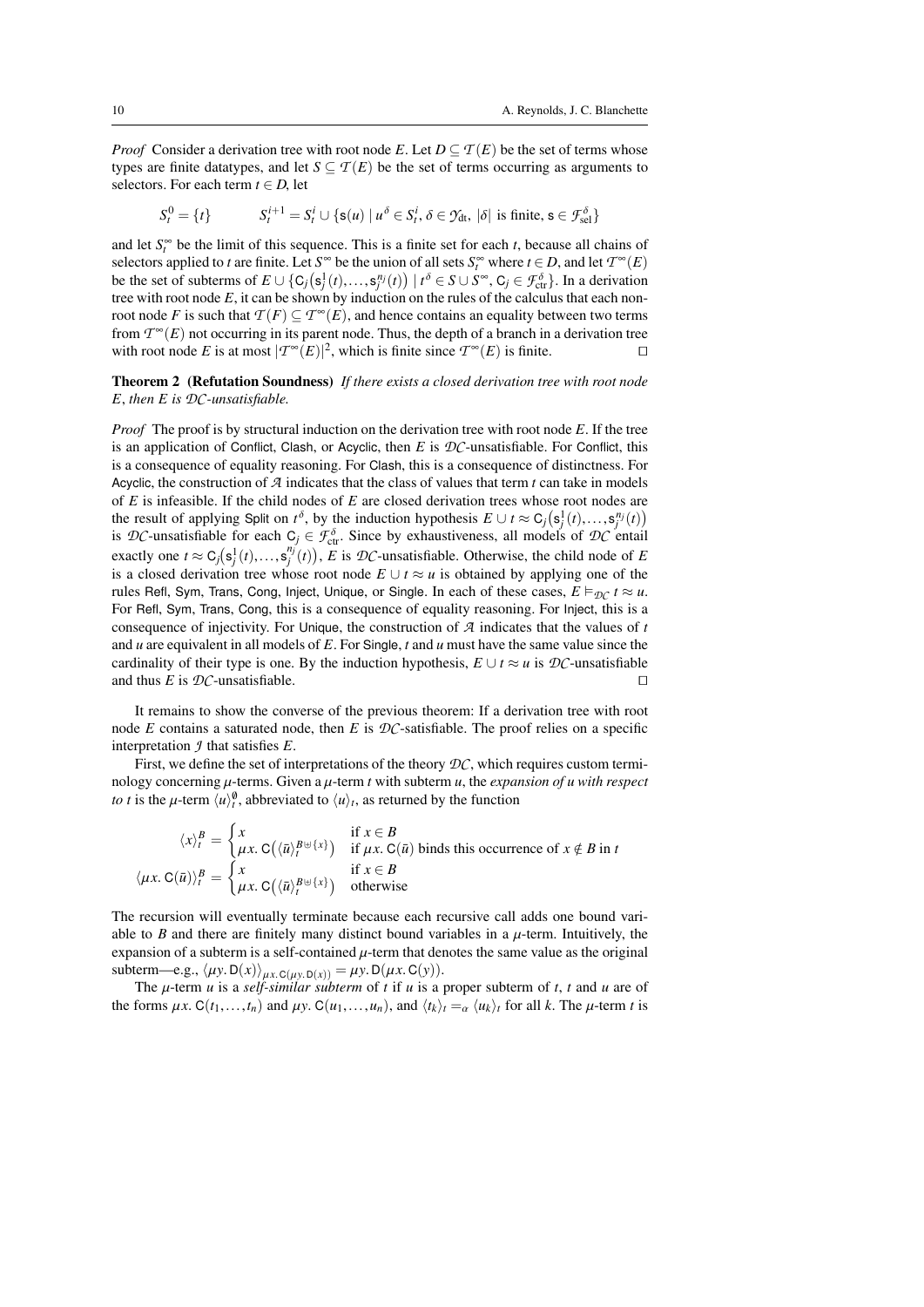*normal* if it does not contain self-similar subterms and all of its proper subterms are also normal. Thus,  $t = \mu x$ .  $C(\mu y)$ .  $C(y)$  is not normal because  $\mu y$ .  $C(y)$  is a self-similar subterm of *t*. Their arguments have the same expansion with respect to *t*:  $\langle \mu y, C(y) \rangle_t = \mu y, C(\langle y \rangle_t^{y}) =$ <br>  $\mu y, C(y)$  is  $\alpha$ -equivalent to  $\langle y \rangle = \mu y, C(\langle y \rangle_t^{y}) = \mu y, C(y)$ . The term  $\mu = \mu x, C(\mu y, C(x))$  $\mu y$ . C(*y*) is  $\alpha$ -equivalent to  $\langle y \rangle_t = \mu y$ . C( $\langle y \rangle_t^{y}$ ) =  $\mu y$ . C( $y$ ). The term  $u = \mu x$ . C( $\mu y$ , C(*x*)) =  $\alpha$  and  $y$  and  $y$  and  $y$  and  $y$  and  $y$  and  $y$  and  $y$  and  $y$  and  $y$  and  $y$  and  $y$  and  $y$  a is also not normal, since  $\mu y$ . C(*x*) is a self-similar subterm of *u*, noting that  $\langle \mu y$ . C(*x*) $\rangle_u$  =  $\mu y$ , C(*x*)**x** =  $\mu y$ , C(*x*)**x** =  $\mu y$ , C(*x*)**x** =  $\mu y$ , C(*x*)**x** =  $\mu y$ , C(*x*)**x** =  $\mu y$ , C(*x*)**x**  $\mu y. C(\langle x \rangle_u^{\{y\}}) = \mu y. C(\langle \mu x. C(\mu y. C(x)) \rangle_u^{\{y\}}) = \mu y. C(\mu x. C(\langle \mu y. C(x) \rangle_u^{\{x,y\}})) = \mu y. C(\mu x. C(\langle y \rangle_u^{\{x,y\}}))$  $C(y)$ ) is *α*-equivalent to  $\langle x \rangle_u = u$ .

For any  $\mu$ -term *t* of the form  $\mu x$ . C( $\bar{u}$ ), its *normal form* |*t*| is obtained by replacing all of the self-similar subterms of *t* with *x* and by recursively normalizing the other subterms. For variables,  $|x| = x$ . Thus,  $|\mu x$ . C( $\mu y$ . C( $x$ )) $| = \mu x$ . C( $x$ ).

We now define the class of interpretations for  $\mathcal{DC}$ .  $\mathcal{I}(\tau)$  denotes the interpretation type  $\tau$ in  $\mathcal{I}$ —that is, a nonempty set of domain elements for that type.  $\mathcal{I}(f)$  denotes the interpretation of a function f in *J*. If f:  $\tau_1 \times \cdots \times \tau_n \to \tau$ , then *J*(f) is a total function from  $\mathcal{I}(\tau_1) \times \cdots \times \tau_n$ *J*(τ<sub>n</sub>) to *J*(τ). All types are interpreted as sets of *μ*-terms, but only values of types in  $\gamma_{\text{codt}}$ may contain cycles.

**Definition 1** (Normal Interpretation) An interpretation *J* is *normal* if the following conditions are met:

- 1. For each type  $\tau$ ,  $\mathcal{I}(\tau)$  includes a maximal set of closed normal  $\mu$ -terms of that type that are unique up to  $\alpha$ -equivalence and acyclic unless  $\tau \in \mathcal{Y}_{\text{codt}}$ .
- 2. For each constructor term  $C(\bar{t})$  of type  $\tau$ ,  $\mathcal{I}(C)(\mathcal{I}(\bar{t}))$  is the value in  $\mathcal{I}(\tau)$  that is  $\alpha$ equivalent to  $|\mu x$ . C( $\mathcal{I}(\bar{t})$ ), where *x* is fresh.
- 3. For each selector term  $s_j^k(t)$  of type  $\tau$ , if  $\mathcal{I}(t)$  is  $\mu x$ . C<sub>*j*</sub>( $\bar{u}$ ), then  $\mathcal{I}(s_j^k)(\mathcal{I}(t))$  is the value in  $\mathcal{I}(\tau)$  that is  $\alpha$ -conjugate to  $\langle u_k \rangle_{k \geq 0}$ . in  $\mathcal{I}(\tau)$  that is  $\alpha$ -equivalent to  $\langle u_k \rangle_{\mathcal{I}(t)}$ .

Not all normal interpretations are models of codatatypes, because models must contain all possible infinite terms, not only cyclic ones. However, acyclic infinite values are not interesting for deciding universal formulas: For such formulas, it is trivial to extend any normal interpretation with extra domain elements to obtain a genuine model if desired.

When constructing a model  $\mathcal I$  of  $E$ , it remains only to specify how  $\mathcal I$  interprets wrongly applied selector terms and variables. For the latter, this will be based on the mapping *A* computed in phase 2 of the calculus.

First, we need the following definitions. We write  $t = x^{\alpha} u$  if  $\mu$ -terms *t* and *u* are syn-<br>ically equivalent for some renaming that avoids canturing any variable other than *x* tactically equivalent for some renaming that avoids capturing any variable other than *<sup>x</sup>*. For example,  $\mu x$ . D( $x$ ) =  $\frac{\nu}{\alpha}$   $\mu x$ . D( $y$ ) (by renaming *y* to *x*),  $\mu x$ . C(*x*, *x*) =  $\frac{\nu}{\alpha}$   $\mu y$ . C(*x*, *y*), and  $\mu x$  C(*z x*) =  $\frac{\nu}{\alpha}$   $\mu y$ . C(*z x*) =  $\frac{\nu}{\alpha}$   $\mu y$ . C(*z x*) =  $\frac{\$  $\mu x. C(z, x) = \frac{z}{\alpha} \mu y. C(z, y)$ , but  $\mu x. D(x) \neq_{\alpha}^{x} \mu x. D(y)$  and  $\mu x. C(x, x) \neq_{\alpha}^{y} \mu y. C(x, y)$ . For a variable  $x^T$  and a normal interpretation  $\mathcal{I}$  we let  $\mathcal{I}^{y}(x)$  denote the set consisting of all values variable  $x^{\tau}$  and a normal interpretation *J*, we let  $V_f^{\tau}(A)$  denote the set consisting of all values  $y \in \mathcal{I}(\tau)$  such that  $y = x/\mu$  for some subterm  $\mu$  of a term *t* occurring in the range of  $A$ ues  $v \in \mathcal{I}(\tau)$  such that  $v = \frac{x}{\alpha} \langle u \rangle_t$  for some subterm *u* of a term *t* occurring in the range of *A*.<br>This set describes shapes of terms to avoid when assigning a *u*-term to *x* This set describes shapes of terms to avoid when assigning a  $\mu$ -term to *x*.<br>The completion  $\mathcal{A}^*$  of  $\mathcal{A}$  for a normal interpretation  $\mathcal{A}$  assigns value

The *completion*  $A^*$  of  $A$  for a normal interpretation  $\mathcal I$  assigns values from  $\mathcal I$  to unassigned variables in the domain of *A*. We construct  $A^*$  by initially setting  $A^* := \lfloor A \rfloor$  and by exhaustively applying the following rule: exhaustively applying the following rule:

$$
\frac{\widetilde{x}^{\tau} \in \text{FV}(\mathcal{A}^{\star}) \quad \mu \widetilde{x}. \, t =_{\alpha} v \quad v \in \mathcal{I}(\tau) \quad v \notin \mathcal{V}_{\mathcal{I}}^{\widetilde{x}}(\mathcal{A}^{\star})}{\mathcal{A}^{\star} := \lfloor \mathcal{A}^{\star}[\widetilde{x} \mapsto \mu \widetilde{x}. \, t] \rfloor}
$$

Given an unassigned variable in  $A^*$ , this rule assigns it a fresh value—one that does not occur in  $\mathcal{V}^{\tilde{x}}(A^*)$  modulo  $\alpha$ -equivalence—excluding not only existing terms in the range of occur in  $\mathcal{V}^{\tilde{\chi}}_{\tilde{\jmath}}(\mathcal{A}^{\star})$  modulo *α*-equivalence—excluding not only existing terms in the range of  $\mathcal{A}^{\star}$  but also terms that could emerge as a result of the undate. Since this undate removes one  $A^*$  but also terms that could emerge as a result of the update. Since this update removes one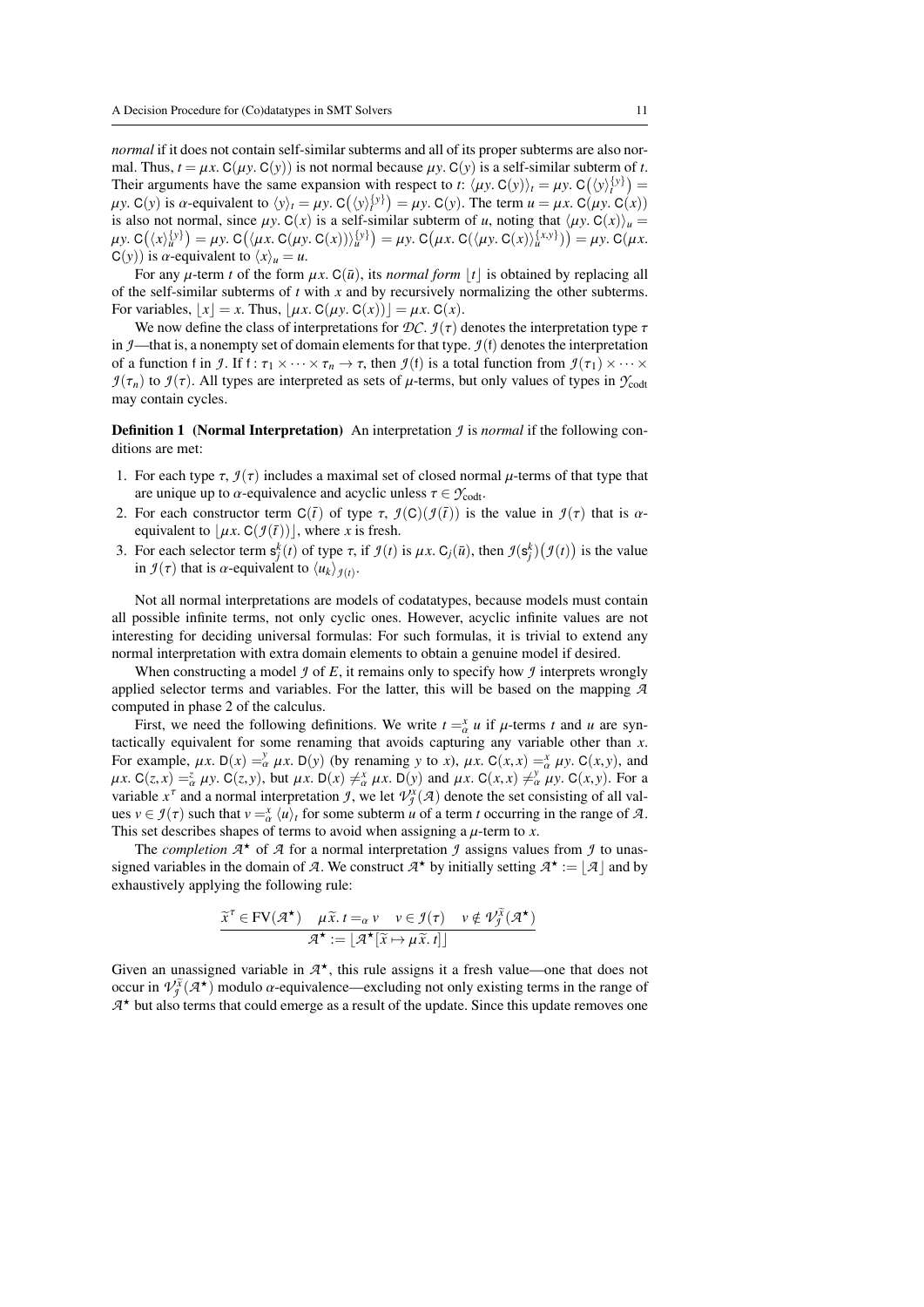variable from  $FV(\mathcal{A}^*)$  and does not add any variables to  $FV(\mathcal{A}^*)$ , the process eventually terminates. We normalize all terms in the range of  $\mathcal{A}^*$  at each step. terminates. We normalize all terms in the range of  $A^*$  at each step.

To ensure disequality literals are satisfied by an interpretation based on  $A^*$ , it suffices  $A^*$  is injective modulo  $\alpha$ -equivalence. This invariant holds initially and the last premise that  $A^*$  is injective modulo  $\alpha$ -equivalence. This invariant holds initially, and the last premise<br>in the above rule ensures that it is maintained. The set  $\mathcal{V}^{\tilde{X}}(A^*)$  is an overannoximation in the above rule ensures that it is maintained. The set  $\mathcal{V}^{\tilde{x}}_{\tilde{\jmath}}(\mathcal{A}^{\star})$  is an overapproximation of the values that, when assigned to  $\tilde{x}$ , will cause values in the range of  $A^*$  to become  $\alpha$ -equivalent. For infinite codatatives, it is always possible to find fresh values v because α-equivalent. For infinite codatatypes, it is always possible to find fresh values *<sup>v</sup>* because  $V_j^{\tilde{x}}(\mathcal{A}^{\star})$  is a finite set.

<span id="page-11-0"></span>*Example 4* Let  $\delta$  be a codatatype with the constructors C, D, E :  $\delta \rightarrow \delta$ . Let *E* be the set  ${u \approx C(z), v \approx D(z), w \approx E(y), x \approx C(v), v \approx s, z \not\approx v}.$  After applying the calculus to saturation on  $E$ , the mapping  $\mathcal A$  is as follows:

$$
\mathcal{A}[u] = \mu \widetilde{u}.\mathbf{C}(\widetilde{z}) \qquad \mathcal{A}[w] = \mu \widetilde{w}.\mathbf{E}(\widetilde{y}) \qquad \mathcal{A}[y] = \widetilde{y} \n\mathcal{A}[v] = \mu \widetilde{v}.\mathbf{D}(\widetilde{z}) \qquad \mathcal{A}[x] = \mu \widetilde{x}.\mathbf{C}(\mu \widetilde{v}.\mathbf{D}(\widetilde{z})) \qquad \mathcal{A}[z] = \widetilde{z}
$$

Here, [*u*] denotes the equivalence class  $\{u, C(z)\},$  [*v*] denotes  $\{v, C(z), s\}$ , and so on. To construct a completion  $A^*$ , we must choose values for  $\tilde{y}$  and  $\tilde{z}$ , which are free in *A*. Modulo  $\alpha$ -equivalence  $\mathcal{P}(\tilde{z}(q)) = \int_{AB} C(q) \mu q \, D(q) \mu q \, C(D(q)) \, C(\mu q \, D(q))$ . Now consider a  $\alpha$ -equivalence,  $V_j^{\tilde{z}}(A) = \{ \mu a. C(a), \mu a. D(a), \mu a. C(D(a)), C(\mu a. D(a)) \}$ . Now consider a<br>pormal interpretation 4 that evaluates variables in F based on  $\mathcal{F}: \mathcal{H}(\mu) = \mathcal{F}[\mu] \cap \mathcal{F}(\mu) = \mathcal{F}[\mu]$ normal interpretation *J* that evaluates variables in *E* based on *A*:  $\mathcal{I}(u) = \mathcal{A}[u], \mathcal{I}(v) = \mathcal{A}[v],$ and so on. Assigning a value for  $\mathcal{A}[z]$  that is  $\alpha$ -equivalent to a value in  $\mathcal{V}^{\tilde{z}}_{\tilde{z}}(\mathcal{A})$  may cause<br>values in the range of  $\mathcal{A}$  to become  $\alpha$ -equivalent which in turn may cause *E* to be falsifie values in the range of  $\mathcal A$  to become  $\alpha$ -equivalent, which in turn may cause E to be falsified by *J*. For example, assign  $\mu \tilde{z}$ . D( $\tilde{z}$ ) for  $\tilde{z}$ . After the substitution,  $\mathcal{A}[v] = \mu \tilde{v}$ . D( $\mu \tilde{z}$ . D( $\tilde{z}$ )), which has normal form  $\mu \tilde{\nu}$ . D( $\tilde{\nu}$ ), which is  $\alpha$ -equivalent to  $\mu \tilde{z}$ . D( $\tilde{z}$ ). However, this contradicts the disequality  $z \approx v$  in *E*. On the other hand, if the value assigned to  $\tilde{z}$  is fresh, the values in the range of *A* remain  $\alpha$ -disequivalent. We can assign a value such as  $\mu \tilde{z}$ .  $E(\tilde{z})$ ,  $\mu \tilde{z}$ . D(C( $\tilde{z}$ )), or  $\mu \tilde{z}$ . C(C(D( $\tilde{z}$ ))) to  $\tilde{z}$ .

Legal substitutions for  $\tilde{z}$  may cause the range of  $A$  to contain abnormal terms. For example, after assigning  $\mu \tilde{z}$ . D(C( $\tilde{z}$ )) to  $\tilde{z}$ , we have  $\mathcal{A}[u] = \mu \tilde{u}$ . C( $\mu \tilde{z}$ . D(C( $\tilde{z}$ ))), with normal form  $\mu \tilde{u}$ . C( $\mu \tilde{z}$ . D( $\tilde{u}$ )). This explains why the term is normalized in the rule's conclusion.

In the following lemma about  $A^*$ , Var(*t*) =  $\begin{cases} t & \text{if } t \text{ is a variable} \\ x & \text{if } t \text{ is of the for} \end{cases}$ *x* if *t* is of the form  $\mu x$ . *u*.

<span id="page-11-1"></span>**Lemma 2** If  $A$  is constructed for a saturated set  $E$  and  $A^{\star}$  is a completion of  $A$  for a *normal interpretation <sup>J</sup>* , *the following properties hold for all* [*x*] *and* [*y*] *in the domain of A* ?*:*

(1)  $\mathcal{A}^{\star}[x^{\tau}]$  *is a-equivalent to a value in*  $\mathcal{I}(\tau)$ .<br>(2)  $\mathcal{A}^{\star}[x] = \langle t \rangle$  and for all subterms t of  $\mathcal{A}^{\star}[x]$ . (2)  $A^{\star}[x] = \langle t \rangle_{A^{\star}[y]}$  for all subterms *t* of  $A^{\star}[y]$  with  $\text{Var}(t) = \tilde{x}$ .<br>(3)  $A^{\star}[y] = A^{\star}[y]$  if and only if  $[x] = [y]$ . (3)  $\mathcal{A}^{\star}[x] =_{\alpha} \mathcal{A}^{\star}[y]$  *if and only if*  $[x] = [y]$ .

*Proof* To show (1), we first show that  $A^*$  contains no free variables. Assume by contradiction that  $A^*$  contains a free variable  $\tilde{y}$  for some [*y*] of type  $\tau$ . Then it must be the case that [*y*] does not contain a constructor term or else  $\tilde{y}$  would not occur as a free variable in  $\tilde{y}$ [*y*] does not contain a constructor term, or else  $\tilde{y}$  would not occur as a free variable in *A*. Consider the case when  $\tau$  is finite. By assumption,  $\tau \notin \mathcal{Y}_{ord}$ . Since Split does not apply to *E*, we have  $\tau \notin \mathcal{Y}_{dt}$ . If  $\tau \in \mathcal{Y}_{\text{codt}}$ , then  $\tau$  is corecursive by assumption, and by Lemma [1,](#page-5-1) the cardinality of  $\tau$  must be one. Since Single does not apply, there is only one equivalence class of type  $\tau$  in *E*, and thus there are no terms in  $\mathcal{V}_{\mathcal{I}}^{\gamma}(\mathcal{A}^{\star})$  of type  $\tau$ . This is a contra-<br>diction since completion can assign the value in the domain of  $\tau$  to  $\tilde{\mathcal{V}}$ . Now, consider the diction, since completion can assign the value in the domain of  $\tau$  to  $\tilde{y}$ . Now, consider the case when  $\tau$  is infinite. This is also a contradiction, since there are only a finite number of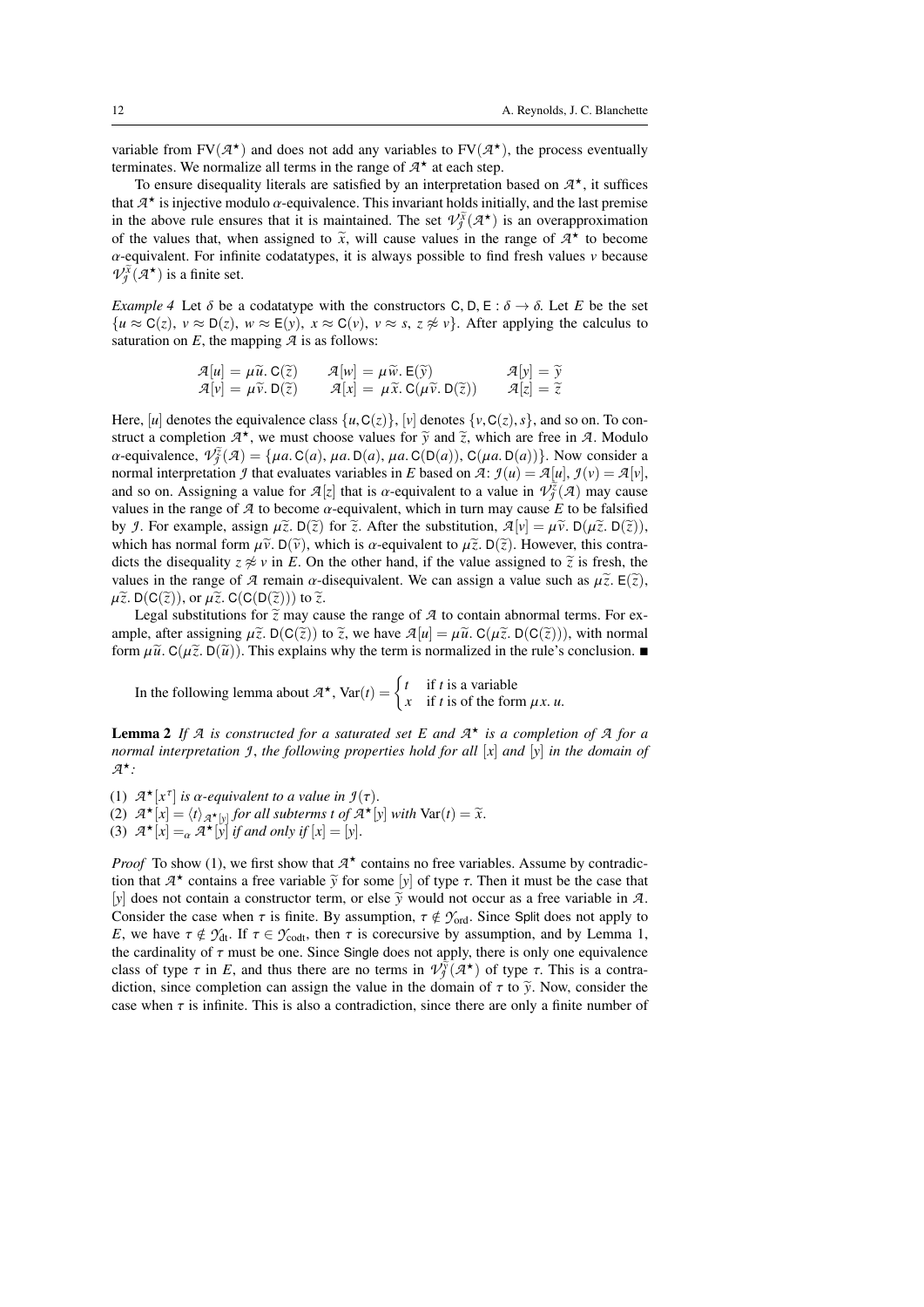closed terms in  $V_j^{\tilde{y}}(A^*)$ , and thus completion can assign a value not occurring in  $V_j^{\tilde{y}}(A^*)$ <br>to  $\tilde{y}$ . By construction,  $A^*[\tilde{y}]$  is normal. Since Acyclic does not apply.  $\mathcal{I}[\tilde{y}]$  is acyclic when to  $\tilde{y}$ . By construction,  $A^*(x)$  is normal. Since Acyclic does not apply,  $A[x]$  is acyclic when  $\tau \in \mathcal{X}$ . Moreover, the construction of  $A^*(x)$  applies substitutions of the form  $\{x \mapsto t\}$ , where  $\tau \in \mathcal{Y}_{dt}$ . Moreover, the construction of  $\mathcal{A}^{\star}$  applies substitutions of the form  $\{\tilde{y} \mapsto t\}$ , where *t* is acyclic when the type of  $\tilde{y}$  is not a codatatype. Thus  $\mathcal{A}^{\star}[y]$  is acyclic when  $\tau \notin \math$ *t* is acyclic when the type of  $\tilde{y}$  is not a codatatype. Thus,  $A^*(x)$  is acyclic when  $\tau \notin \mathcal{Y}_{\text{codt}}$ .<br>Therefore, by definition,  $A^*(x)$  is  $\alpha$ -equivalent to a value in  $I(x)$ . Therefore, by definition,  $A^*$ [*x*] is  $\alpha$ -equivalent to a value in  $\mathcal{I}(\tau)$ .<br>We now show that (2) and (3) hold initially for  $\mathcal{I}$ . For all equivalent

We now show that (2) and (3) hold initially for  $A$ . For all equivalence classes [ $z$ ], each pair of constructor terms  $C_j(\bar{t})$  and  $C_{j'}(\bar{u})$  in [*z*] are such that  $j = j'$ , since Clash does not apply and are such that  $|\bar{t}| = |\bar{u}|$  since line the does not apply Thus 9 was constructed by apply, and are such that  $[\bar{t}] = [\bar{u}]$ , since Inject does not apply. Thus, *A* was constructed by applying a sequence of substitutions where all substitutions for variables  $\tilde{z}$  were uniquely of the form  $\{\tilde{z} \mapsto C_i(\tilde{t}_1, \ldots, \tilde{t}_n)\}$  when  $[z]$  contains a constructor  $C_i(t_1, \ldots, t_n)$ . Suppose  $\mathcal{A}[y]$ has a subterm *t* such that  $Var(t) = \tilde{x}$ . Both  $\mathcal{A}[x]$  and the subterm *t* of  $\mathcal{A}[y]$  were constructed by applying a sequence of substitutions of the form mentioned above to  $\tilde{x}$ . Moreover, free variables  $\tilde{z}$  in *t* that are bound in  $\mathcal{A}[y]$  are interpreted in the expansion of  $\langle t \rangle_{\mathcal{A}[y]}$  as a term constructed by a sequence of substitutions of the form mentioned above to  $\tilde{z}$ . Thus, we have  $\langle t \rangle_{\mathcal{A}[y]} = \langle \mathcal{A}[x] \rangle_{\mathcal{A}[x]} = \mathcal{A}[x]$ , and (2) holds for *A*. Property (3) holds for *A* since Unique does not apply.

We now show that  $A = |A|$ . Assume by contradiction  $A[x] \neq [A[x]]$  for some  $A[x]$ of minimal size. We have that  $\mathcal{A}[x]$  is of the form  $\mu \tilde{x}$ .  $C(t_1,...,t_n)$ . Due to the construction of *A*, we know [*x*] contains a constructor  $C(z_1,...,z_n)$  and  $Var(t_i) = z_i$  for some *i*. Since  $A[x]$ is a minimal, it contains a subterm of the form  $\mu y \in C(u_1, \ldots, u_n)$  where  $\langle t_i \rangle_{\mathcal{A}[x]} = \alpha \langle u_i \rangle_{\mathcal{A}[x]}$  for some *i*. Due to the construction of *A*, [*y*] contains a constructor  $C(w_1,...,w_n)$  and  $Var(u_i)$ *w*<sub>*i*</sub> for some *i*. Since Cong does not apply, we have  $[w_j]$  and  $[z_j]$  are distinct for some *j*. By (2),  $(t_1)_{t \geq 1} = \mathcal{A}[x]$  and  $(u_1)_{t \geq 1} = \mathcal{A}[w]$ , which are not *g*-equivalent by (3), contradicting the  $\langle t_j \rangle_{\mathcal{A}[x]} = \mathcal{A}[z_j]$  and  $\langle u_j \rangle_{\mathcal{A}[x]} = \mathcal{A}[w_j]$ , which are not  $\alpha$ -equivalent by (3), contradicting the fact that  $\omega \tilde{v}$   $C(u, u)$  is a self-similar subterm of  $\mathcal{A}[x]$ . Thus  $\mathcal{A} = |\mathcal{A}|$  and (2) and ( fact that  $\mu \tilde{y}$ . C( $u_1, \ldots, u_n$ ) is a self-similar subterm of  $\mathcal{A}[x]$ . Thus,  $\mathcal{A} = |\mathcal{A}|$ , and (2) and (3) hold for  $|\mathcal{A}|$ .

We now show that if (2) and (3) hold for some  $A_1$ , they also hold for  $A_1\sigma$ , where  $\sigma$  is a substitution of the form  $\{\widetilde{x} \mapsto \mu \widetilde{x}, t\}$ ,  $\widetilde{x} \in FV(\mathcal{A}_1)$ , and  $\mu \widetilde{x}$ . *t* is not  $\alpha$ -equivalent to a term in  $V_f^{\tilde{x}}(A_1)$ . To show (2), by assumption of (2) on  $A_1$ , we have  $\langle u \rangle_{A_1[y]} = A_1[x]$  for all subterms  $u$  of  $A_1$  where  $Var(f) = \tilde{x}$ . Thus,  $\langle u \rangle_{A_1} = \tilde{x} - \tilde{x}$  and  $\langle u \rangle_{A_1} = \tilde{x} - \tilde{x} - \tilde{x}$  and  $\langle u \rangle_{A_1} = \$ *u* of  $\mathcal{A}_1[y]$  where  $\text{Var}(t) = \tilde{x}$ . Thus,  $\langle u \rangle_{\mathcal{A}_1 \sigma[y]} = \mathcal{A}_1 \sigma[x]$  and  $\langle u \rangle_{|\mathcal{A}_1 \sigma[y]} = |\mathcal{A}_1 \sigma[x]$ . To show (3), consider two distinct equivalence classes [*y*] and [*z*], and assume by contradiction that  $\mathcal{A}_1\sigma$ [*y*] =<sub>α</sub>  $\mathcal{A}_1\sigma$ [*z*]. Due to (3) for  $\mathcal{A}_1$ , [*y*] and [*z*] must have (minimal) subterms where *t*<sub>1</sub> occurs in  $\mathcal{A}_1[y]$  the same position *p* as *t*<sub>2</sub> occurs in  $\mathcal{A}_1[z]$ , and  $t_1 \neq a t_2$ . If  $t_1$  (resp. *t*<sub>2</sub>) is a free variable that is not  $\tilde{x}$ , then  $\mathcal{A}_1\sigma$  [*y*] (resp.  $\mathcal{A}_1\sigma$  [*z*]) contains  $t_1$  (resp.  $t_2$ ) at position *p*, and  $\frac{1}{2}$  (resp.  $\frac{1}{2}$  (resp.  $\frac{1}{2}$   $\frac{1}{\sigma}$   $\frac{1}{\sigma}$ )) does not. If  $t_1$  is of the form  $\mu w_1$ . C( $\bar{t}$ ) and  $t_2$  is of the form  $\mu w_2$ . D( $\bar{u}$ ), then the expansion of  $|\mathcal{A}_1\sigma|$ [*y*] and  $|\mathcal{A}_1\sigma|$ [*z*] are  $\alpha$ -disequivalent at position *p*. Since  $t_1$  and  $t_2$  are minimal, say  $t_1$  is of the form  $\mu w$ . C( $\bar{t}$ ), and  $t_2$  is  $\tilde{x}$ . Since  $\sigma$  maps  $\tilde{x}$  to a closed  $\mu$ -term  $\mu \tilde{x}$ . *t*, we have that  $FV(t_1) \subseteq {\tilde{x}}$ , or else the expansion of  $\mathcal{A}_1 \sigma$ [*y*] and  $|\mathcal{A}_1\sigma||z|$  are  $\alpha$ -disequivalent at position *p* since they do not contain the same free variables. Since  $\langle t_1 \rangle_{\mathcal{A}_1[y]}$  is normal, there is a closed  $\mu$ -term  $\nu \in \mathcal{V}^{\tilde{\mathcal{X}}}_{\mathcal{I}}(\mathcal{A}_1)$  such that  $\nu = \tilde{\mathcal{X}} \langle t_1 \rangle_{\mathcal{A}_1[y]}$ . Thus, hy assumption on the selection of  $\mu \tilde{\mathcal{X}} t$ , we have  $\mu \tilde{\mathcal{X$ by assumption on the selection of  $\mu \tilde{x}$ . *t*, we have  $\mu \tilde{x}$ .  $\tilde{t} \neq \tilde{\alpha}$   $\langle t_1 \rangle_{\mathcal{A}_1[y]}$ , which implies that the expansion of  $\left[\mathcal{A}_1\sigma\right][y]$  and  $\left[\mathcal{A}_1\sigma\right][z]$  are  $\alpha$ -disequivalent at position *p*.<br>Thus, by induction on the number of applications of the above rule

Thus, by induction on the number of applications of the above rule used to obtain  $A^*$ ,<br>have that  $A^*$  satisfies (2) and (3) we have that  $A^*$  satisfies (2) and (3).

Intuitively, this lemma states three properties of  $A^*$  that together ensure that a normal interpretation  $\hat{J}$  can be constructed that satisfies  $E$ . Property (1) states that the values in the range of  $A^*$  are  $\alpha$ -equivalent to a value in normal interpretation. This means they are closed, normal and acyclic when required. Property (2) states that the interpretation of all subterms normal, and acyclic when required. Property (2) states that the interpretation of all subterms in the range of  $A^*$  depends on its associated variable only. In other words, the interpretation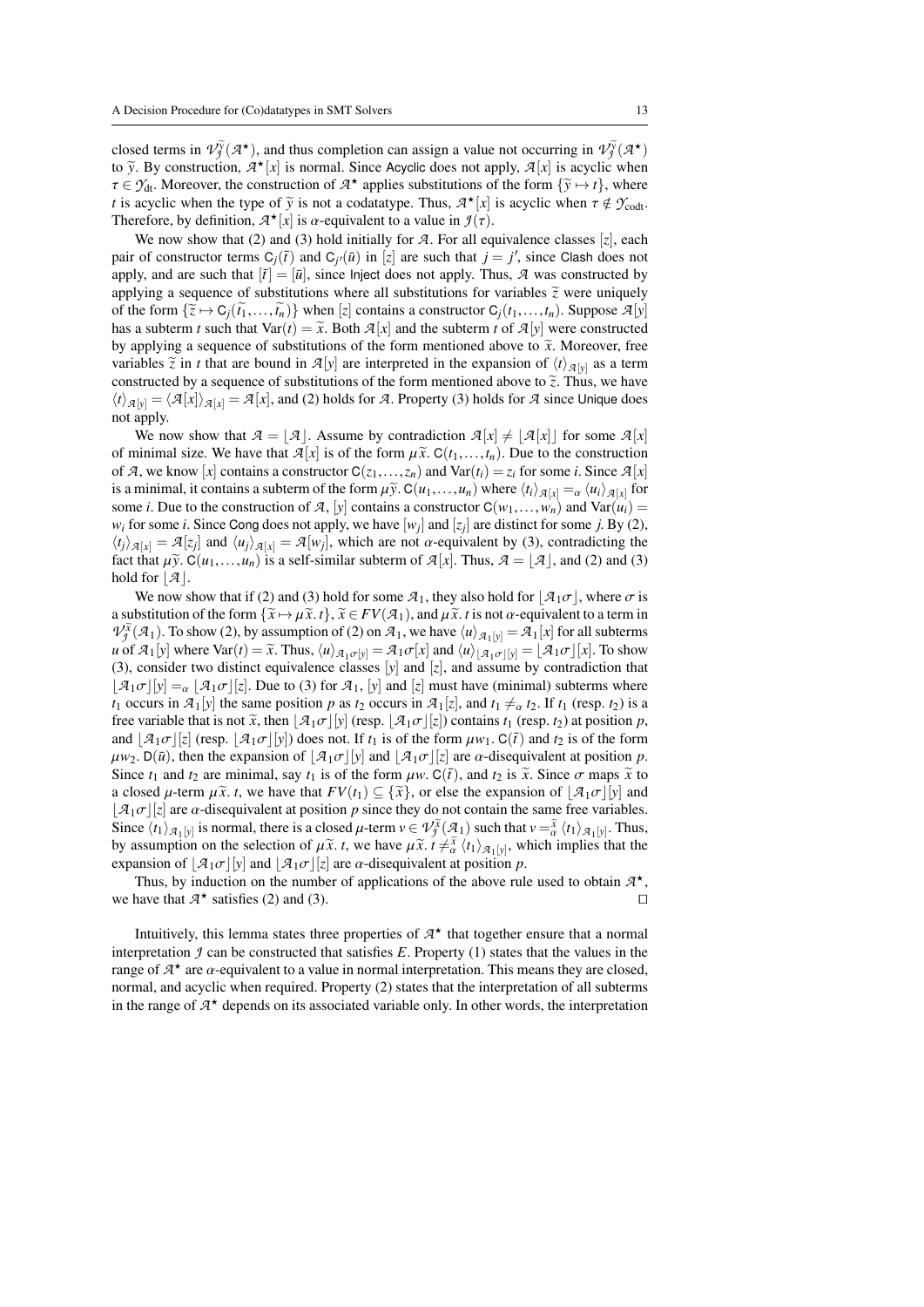of a subterm *t* where  $\text{Var}(t) = \tilde{x}$  is equal to  $\mathcal{A}^{\star}[x]$ , independently of the context. Property (3) states that  $\mathcal{A}^{\star}$  is injective (modulo *o*-equivalence), which ensures that distinct values are states that  $A^*$  is injective (modulo  $\alpha$ -equivalence), which ensures that distinct values are assigned to distinct equivalence classes assigned to distinct equivalence classes.

<span id="page-13-0"></span>*Example 5* Consider *A* from Example [4.](#page-11-0) While extending *A* to its corresponding completion  $A^*$ , we may, for instance, assign  $\mu \tilde{z}$ . E( $\tilde{z}$ ) to  $\tilde{z}$ , and subsequently assign  $\mu \tilde{y}$ . D( $\tilde{y}$ ) to  $\tilde{y}$ .<br>We obtain the following manning  $A^*$  from equivalence classes to *u*-terms: We obtain the following mapping  $A^*$  from equivalence classes to  $\mu$ -terms:

$$
\mathcal{A}^{\star}[u] = \mu \widetilde{u}. \ C(\mu \widetilde{z}. \ E(\widetilde{z})) \qquad \mathcal{A}^{\star}[w] = \mu \widetilde{w}. \ E(\mu \widetilde{y}. \ D(\widetilde{y})) \qquad \mathcal{A}^{\star}[y] = \mu \widetilde{y}. \ D(\widetilde{y}) \n\mathcal{A}^{\star}[v] = \mu \widetilde{v}. \ D(\mu \widetilde{z}. \ E(\widetilde{z})) \qquad \mathcal{A}^{\star}[x] = \mu \widetilde{x}. \ C(\mu \widetilde{v}. \ D(\mu \widetilde{z}. \ E(\widetilde{z}))) \qquad \mathcal{A}^{\star}[z] = \mu \widetilde{z}. \ E(\widetilde{z})
$$

Notice that  $A^*$  satisfies the properties from Lemma [2](#page-11-1) for a normal interpretation  $\mathcal{I}$ : All terms in the range of  $A^*$  are closed and normal,  $A^*[s] = \langle t \rangle_{A^*[y]}$  for all subterms *t* where Var(*t*) =  $\tilde{s}$  for all *s*, and all terms in the range of  $A^*$  are pairwise α-disequivalent. We may construct an interpretation *I* where variables are interpreted as the value that is α-equivalent construct an interpretation  $\mathcal I$  where variables are interpreted as the value that is  $\alpha$ -equivalent to one from  $\mathcal{I}(\delta)$  and that is uniquely associated with its equivalence class by  $\mathcal{A}^{\star}$ .

<span id="page-13-1"></span>Theorem 3 (Solution Soundness) *If there exists a derivation tree with root node E containing a saturated node, then E is DC-satisfiable.*

*Proof* Let *<sup>F</sup>* be a saturated node in a derivation tree with root node *<sup>E</sup>*. We consider a normal interpretation *J* that interprets wrongly applied selectors based on equality information in *F* and that interprets the variables of *F* based on the completion  $A^*$ . For the variables, let  $f(x^{\tau})$  be the value in  $f(x)$  that is  $\alpha$ -equivalent with  $A^*$   $\lbrack x \rbrack$  for each variable  $x \in \mathcal{T}(F)$  which by be the value in  $\mathcal{I}(\tau)$  that is  $\alpha$ -equivalent with  $\mathcal{A}^{\star}[x]$  for each variable  $x \in \mathcal{T}(F)$ , which by I emma 2(1) is quaranteed to exist Lemma [2\(](#page-11-1)1) is guaranteed to exist.

We first show that *J* satisfies all equalities  $t_1 \approx t_2 \in F$ . To achieve this, we show by structural induction on  $t^{\tau}$  that  $\mathcal{I}(t) =_{\alpha} \mathcal{A}^{\star}[t]$  for all terms  $t \in \mathcal{T}(F)$ , which implies  $\mathcal{I} \models t_1 \approx t_2$ since *J* is normal.

If *t* is a variable, then  $f(t) = \alpha A^*[t]$  by construction.

If *t* is a constructor term of the form  $C(u_1,...,u_n)$ , then  $\mathcal{I}(t)$  is  $\alpha$ -equivalent with  $|\mu x$ .  $C(\mathcal{I}(u_1),..., \mathcal{I}(u_n))$  for some fresh x, which by the induction hypothesis is  $\alpha$ -equivalent with  $[\mu x, C(\mathcal{A}^{\star}[u_1],..., \mathcal{A}^{\star}[u_n])]$ . Call this term *t'*. Since Inject and Clash do not apply to *F*,<br>by the construction of  $\mathcal{A}^{\star}$  we have that  $\mathcal{A}^{\star}[t]$  is a term of the form  $\tilde{u}$ ,  $C(w_1, ..., w_n)$  where by the construction of  $A^*$  we have that  $A^*[t]$  is a term of the form  $\mu \tilde{t}$ .  $C(w_1, \ldots, w_n)$  where  $Var(w_i) = \tilde{w}_i$  for each *i*. Thus by Lemma 2(2),  $\langle w_i \rangle_{\text{max}} = A^*[w]$ . For each *i* let  $w_i$  be  $Var(w_i) = \tilde{u}_i$  for each *i*. Thus by Lemma [2\(](#page-11-1)2),  $\langle w_i \rangle_{\mathcal{A}^{\star}[t]} = \mathcal{A}^{\star}[u_i]$ . For each *i*, let  $u_i'$  be the *i*th argument of  $t'$ . We have that  $\langle u_i' \rangle_{\mathcal{A}} = \langle \mathcal{A}^{\star}[u_i]$  and thus  $\langle u_i' \rangle_{\mathcal{A}} = \langle w_i \rangle_{\math$ the *i*<sup>th</sup> argument of *t'*. We have that  $\langle u_i' \rangle_{t'} =_{\alpha} \mathcal{A}^{\star}[u_i]$ , and thus  $\langle u_i' \rangle_{t'} =_{\alpha} \langle w_i \rangle_{\mathcal{A}^{\star}[t]}$ . Thus,  $\mathcal{I}(t) =_{\alpha} t' =_{\alpha} \mathcal{A}^{\star}[t]$ , and we have  $\mathcal{I}(t) =_{\alpha} \mathcal{A}^{\star}[t]$ .<br>If *t* is a selector term  $s^{k}(u)$ , since Split does

If *t* is a selector term  $s_j^k(u)$ , since Split does not apply to *F*, [*u*] must contain a term of form  $C_{\nu}(s_1^1(u) - s^n(u))$  for some *i*'. Since light and Clash are not applicable, by conthe form  $C_j$ <sup>*i*</sup>( $s_j^l$ (*u*),..., $s_j^h$ (*u*)) for some *j'*. Since lnject and Clash are not applicable, by con-<br>struction  $\mathcal{I}^{\star}[\mu]$  must be of the form  $\mu \tilde{u}$ ,  $C_{\star}(\mu)$ , where  $Var(\mu) - \epsilon \tilde{f}(\mu)$  for each *i* struction  $\mathcal{A}^{\star}[u]$  must be of the form  $\mu \tilde{u}$ .  $C_{j'}(w_1,...,w_n)$ , where  $\text{Var}(w_i) = \tilde{s}_{j'}^T(u)$  for each *i*,<br>and thus by Lemma [2\(](#page-11-1)2),  $\langle w_i \rangle_{\mathcal{A}^{\star}[u]} = \mathcal{A}^{\star}[s_{j'}^T(u)]$ . If  $j = j'$ , then  $\mathcal{I}(t)$  is  $\alpha$ -equ term of the form  $s_j^k(u')$  not occurring in [*t*] is such that  $[u] \neq [u']$ . By the induction hypothe-<br>sis and I emma 2(3),  $q(u) \neq q(u')$  for all such  $u, u'$ . Thus, we may interpret  $q(s^k)(q(u))$  as sis and Lemma [2\(](#page-11-1)3),  $\mathcal{I}(u) \neq \mathcal{I}(u')$  for all such *u*, *u'*. Thus, we may interpret  $\mathcal{I}(s_j^k)(\mathcal{I}(u))$  as<br>the value in  $\mathcal{I}(\tau)$  that is  $\alpha$ -conjvalent with  $\mathcal{I}^{\star}[i]$ the value in  $f(\tau)$  that is  $\alpha$ -equivalent with  $A^{\star}[t]$ .<br>We now show that all discounting in *F* are

We now show that all disequalities in *F* are satisfied by *J*. Assume  $t \not\approx u \in F$ . Since Conflict does not apply,  $t \approx u \notin F$  and thus [*t*] and [*u*] are distinct. Since  $\mathcal{I}(t) = \alpha \mathcal{A}^* [t]$  and  $\mathcal{I}(u) = \alpha \mathcal{I}^* [u]$  by Lemma 2(3)  $\mathcal{I}(t) \neq \mathcal{I}(u)$  and thus  $\mathcal{I} \models t \not\approx u$  $\mathcal{I}(u) =_{\alpha} \mathcal{A}^{\star}[u]$ , by Lemma [2\(](#page-11-1)3),  $\mathcal{I}(t) \neq \mathcal{I}(u)$ , and thus  $\mathcal{I} \models t \not\approx u$ .<br>Since *F* contains only equalities and discoussities we have

Since *F* contains only equalities and disequalities, we have  $\mathcal{I} \models F$ , and since  $E \subseteq F$ , we clude that  $\mathcal{I} \models F$ conclude that  $f \vDash E$ .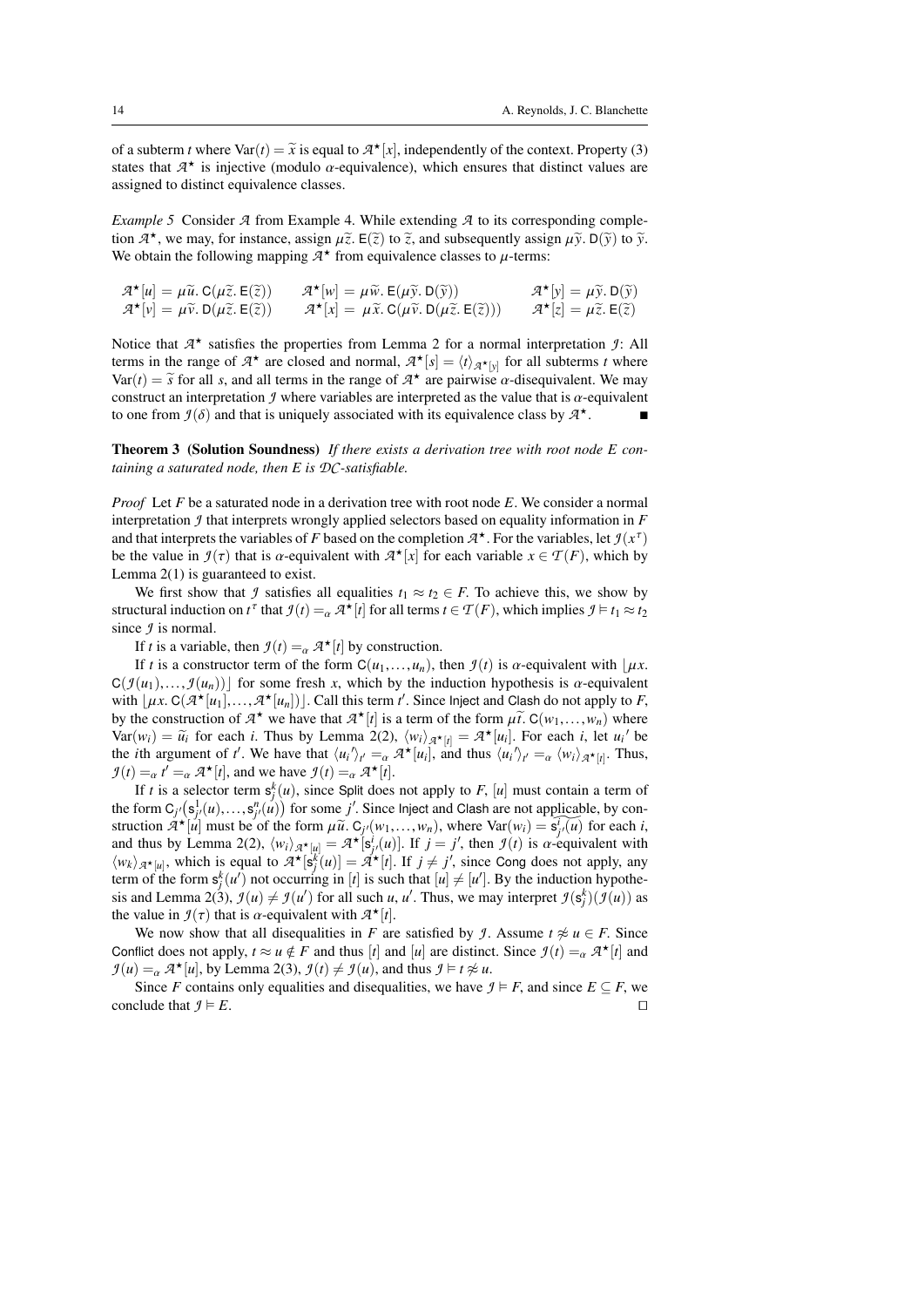*Example 6* Continuing Example [5,](#page-13-0) let *J* be a normal interpretation, where up to renaming of  $\mu$ -bound variables, we have

$$
\mathcal{I}(u) = \mathbf{C}(\mu \tilde{z}, \mathbf{E}(\tilde{z})) \qquad \mathcal{I}(w) = \mathbf{E}(\mu \tilde{y}, \mathbf{D}(\tilde{y})) \qquad \mathcal{I}(y) = \mu \tilde{y}, \mathbf{D}(\tilde{y})
$$

$$
\mathcal{I}(s) = \mathcal{I}(v) = \mathbf{D}(\mu \tilde{z}, \mathbf{E}(\tilde{z})) \qquad \mathcal{I}(x) = \mathbf{C}(\mathbf{D}(\mu \tilde{z}, \mathbf{E}(\tilde{z}))) \qquad \mathcal{I}(z) = \mu \tilde{z}, \mathbf{E}(\tilde{z})
$$

It is easy to see that *J* satisfies the constraints

*u* ≈ C(*z*) *v* ≈ D(*z*) *w* ≈ E(*y*) *x* ≈ C(*v*) *v* ≈ *s z* ≉ *v* 

By Theorems [1,](#page-8-0) [2,](#page-9-0) and [3,](#page-13-1) the calculus is sound and complete for the universal theory of (co)datatypes. We may rightly call it a decision procedure for that theory. The proof of solution soundness is constructive in that it provides a method for constructing a model for a saturated configuration, by means of the mapping  $\mathcal{A}^*$ .

## <span id="page-14-0"></span>4 Implementation in CVC4

The decision procedure was presented at a high level of abstraction, omitting quite a few details. This section describes the main aspects of the implementation within the SMT solver CVC4: the integration of the procedure into  $CDCL(T)$  [\[15\]](#page-20-21), the construction of models with  $\mu$ -terms, and the extension of the procedure to quantified formulas.

#### 4.1 A Theory Solver for *DC*

The decision procedure is implemented as a theory solver of CVC4—that is, a specialized procedure for determining the satisfiability of conjunctions of literals for its theory. Given a theory  $T = T_1 \cup \cdots \cup T_n$  and a set of input clauses F in conjunctive normal form, the  $CDCL(T)$  procedure incrementally builds partial assignments of truth values to the atoms of *F* such that no clause in *F* is falsified. We can regard such a partial assignment as a set *M* of true literals. By a variant [\[19\]](#page-20-22) of the Nelson–Oppen method [\[29\]](#page-20-3), each *Ti*-solver takes as input the union *M<sup>i</sup>* of

- the purified form of  $T_i$ -literals occurring in *M*, where fresh variables replace terms containing symbols not belonging to *T<sup>i</sup>* ;
- $-$  additional (dis)equalities between variables of types not belonging to  $T_i$ .

Each  $T_i$ -solver either reports that a subset *C* of  $M_i$  is  $T_i$ -unsatisfiable, in which case  $\neg C$  is added to  $F$ , adds a clause to  $F$ , or does nothing. When  $M$  is a complete assignment for  $F$ , a theory solver can choose to do nothing only if  $M_i$  is indeed  $T_i$ -satisfiable.

Assume *E* is initially the set *M<sub>i</sub>* described above. With each equality  $t \approx u$  added to *E*, we associate a set of equalities from *M<sub>i</sub>* that together entail  $t \approx u$ , which we call its explanation. Similarly each  $\mathcal{A}[x]$  is assigned an explanation—that is a set of equalities *explanation*. Similarly, each  $\mathcal{A}[x]$  is assigned an explanation—that is, a set of equalities from  $M_i$  that entail that the values of [*x*] in models of *E* are of the form  $\mathcal{A}[x]$ . For example,<br>if  $x \sim C(x) \in M_i$ , then  $x \approx C(x)$  is an explanation for  $\mathcal{A}[x] = u \widetilde{x} C(\widetilde{x})$ . If multiple rules can if *x* ≈ C(*x*) ∈ *M*<sub>*i*</sub>, then *x* ≈ C(*x*) is an explanation for  $\mathcal{A}[x] = \mu \tilde{x}$ . C( $\tilde{x}$ ). If multiple rules can derive the same conclusion, the solver simply keeps the first explanation it encounters.

The rules of the calculus are implemented as follows. For all rules with conclusion  $\perp$ , we report the union of the explanations for all premises is *DC*-unsatisfiable. The implementation does not use any techniques to minimize the size of this set, which in some cases may be non-minimal. For Split, we add the exhaustiveness clause  $t \approx C_1(s_1^1(t),...,s_1^{n_1}(t)) \vee \cdots \vee t \approx$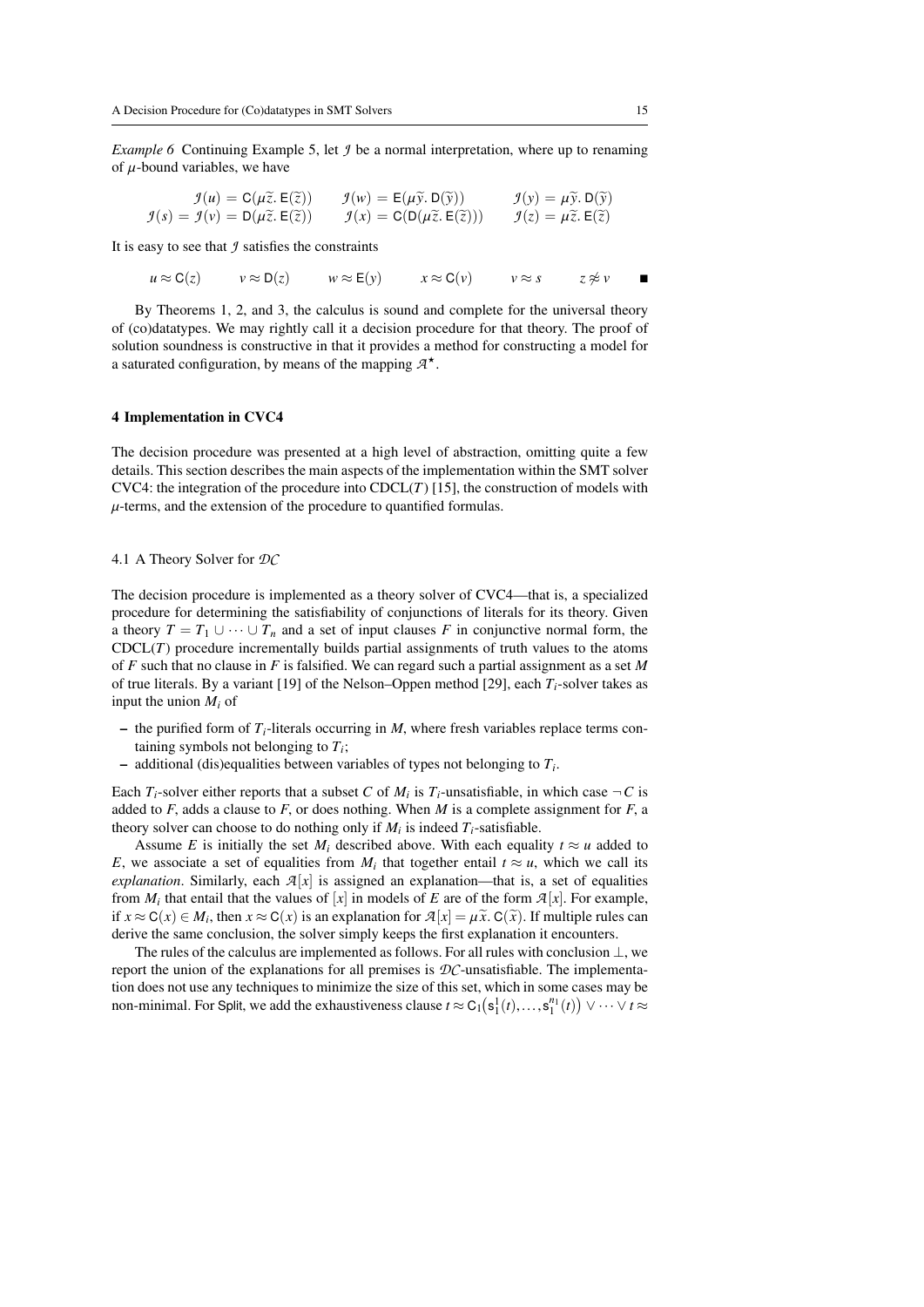Acyclic(*t*):

1. Let *<sup>U</sup>* be the datatype equivalence classes of *<sup>E</sup>*.

2. Repeat until  $U \neq \emptyset$ :

2.1. For some  $[t] \in U$ , Traverse([t],  $U$ ,  $\emptyset$ ).

Traverse $([t], U, P)$ :

1. If  $[t] \in P$ , Acyclic $(t)$ . 2. If  $[t] \in U$ : 2.1. If  $C(t_1,...,t_k) \in [t]$ , then for each  $j = 1,...k$ : 2.1.1. Traverse([*t<sub>j</sub>*], *U*, *P*∪{[*t*]}). 2.2.  $U := U \setminus \{ [t] \}.$ 

<span id="page-15-0"></span>Fig. 4 Algorithm for applying the Acyclic rule

Unique(*t*,*u*):

- 1. Let *U* be a partition of the equivalence classes of *E* such that  $[t] = U[u]$  for distinct  $[t], [u]$  if and only if *t*, *u* have type  $\delta \in \mathcal{Y}_{\text{codt}}$ ,  $C(t_1,...,t_k) \in [t]$ , and  $C(u_1,...,u_k) \in [u]$ .
- 2. Repeat until *U* is unchanged:

2.1.  $U' := \emptyset$ .<br>2.2. For each

- 2.2. For each  $U_i \in \mathcal{U}$ :
- 2.2.1. Let  $U_i$  be a partition of  $U_i$  such that  $[t] = U_i$  [*u*] for distinct [*t*], [*u*] if and only if − C( $t_1, ..., t_k$ ) ∈ [ $t$ ] and C( $u_1, ..., u_k$ ) ∈ [ $u$ ], and

 $\begin{array}{l} [-\ [t_j] =_{\mathcal{U}} [u_j] \text{ for each } j = 1, \ldots, k. \\ [t] \begin{cases} v' := q t' \sqcup q I \end{cases} \end{array}$ 

2.2.2.  $u' := u' \cup u_i$ .

```
2.3. U := U'.
```
3. If distinct  $[t], [u] \in U$  for some  $U \in \mathcal{U}$ , Unique $(t, u)$ .

<span id="page-15-1"></span>Fig. 5 Algorithm for applying the Unique rule

 $C_m(s_m^1(t),...,s_m^n(t))$  to *F*. Decisions on which branch to take are thus performed externally<br>by the SAT solver. All other rules add equalities to the internal state of the theory solver. The by the SAT solver. All other rules add equalities to the internal state of the theory solver. The rules in phase 1 are performed eagerly—that is, for partial satisfying assignments *M*—while the rules in phases 2 and 3 are performed only for complete satisfying assignments *<sup>M</sup>*.

Before constructing a model for  $F$ , the theory solver constructs neither  $\mu$ -terms nor the mapping *<sup>A</sup>*. Instead, it relies on the algorithms in Figs. [4](#page-15-0) and [5](#page-15-1) for determining whether the rules Acyclic and Unique apply to the set *<sup>E</sup>*.

For Acyclic, Fig. [4](#page-15-0) considers the set *<sup>U</sup>* of all datatype equivalence classes of *<sup>E</sup>*. We choose an arbitrary [*t*] in *<sup>U</sup>* and call the recursive subprocedure Traverse, which takes as input the current equivalence class we are processing, the set of equivalence classes *U* we have yet to process, and the set of equivalence classes *P* we are currently processing. If a call to Traverse( $[t], U, P$ ) is such that  $[t] \in P$ , we know that the rule Acyclic applies to *t*. Otherwise, if we have yet to process [*t*], as indicated by the condition  $[t] \in U$ , then if [*t*] contains a constructor term  $C(t_1,...,t_k)$ , then we recursively call Traverse on each of  $[t_1],..., [t_n]$ . If this succeeds, we remove [*t*] from *<sup>U</sup>*.

For Unique, Fig. [5](#page-15-1) considers a partition *U* of the equivalence classes of our set *E* such that codatatype equivalence classes having a constructor term with top symbol C are placed in the same subset, for each constructor C. We write  $[t] = U[u]$  to denote that  $[t]$  and  $[u]$ reside in the same subset within *U*. We then refine *U* by constructing a partition  $U_i$  of each  $U_i \in \mathcal{U}$  such that distinct [*t*] and [*u*] reside in the same subset of  $\mathcal{U}_i$  if and only if they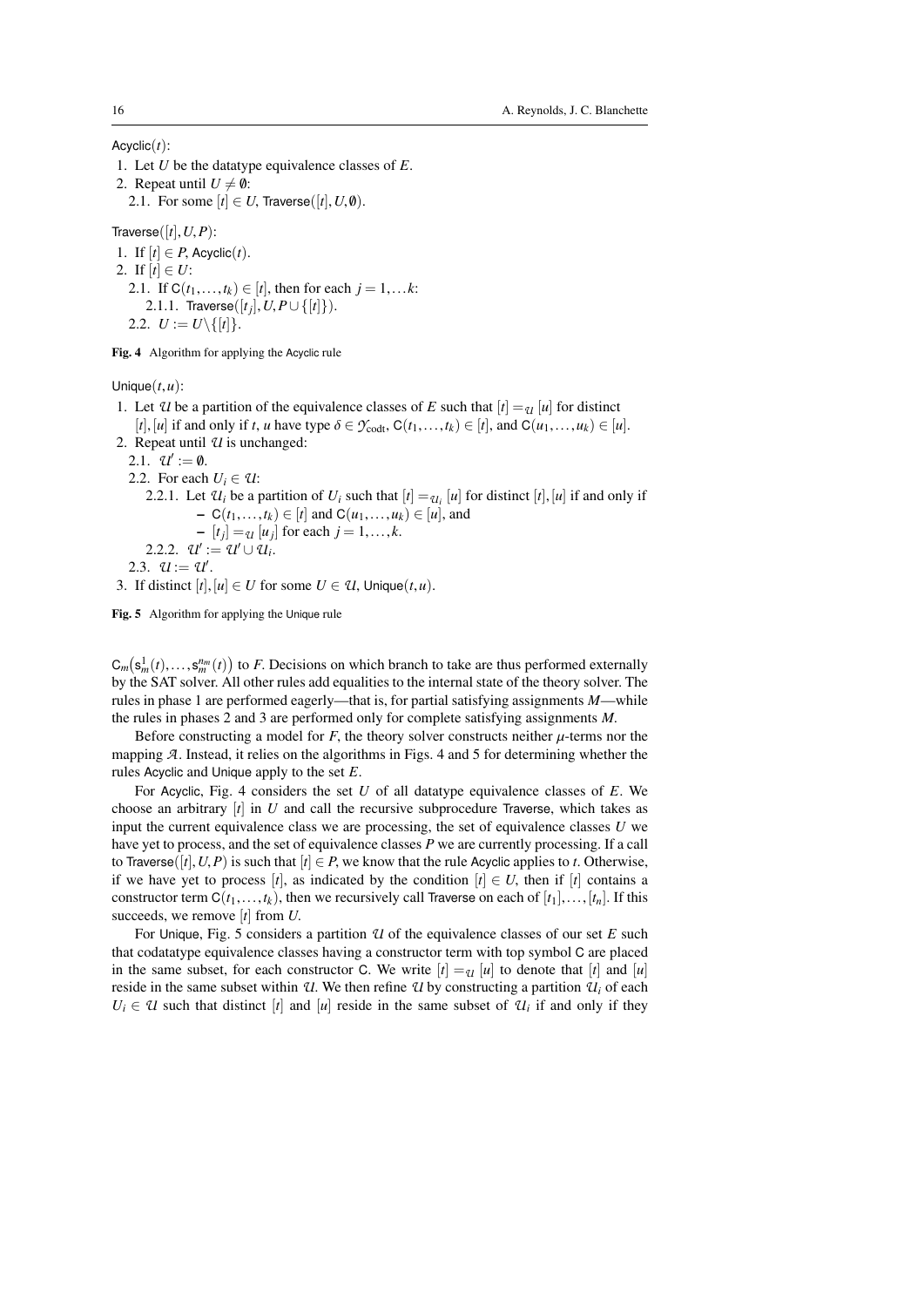contain constructor terms  $C(t_1,...,t_k)$  and  $C(u_1,...,u_k)$  where each  $t_j, u_j$  are such that  $[t_j]$ <br>and  $[u_j]$  reside in the same subset of  $\mathcal{I}l$  for each  $j-1$   $k$ . Let  $\mathcal{I}l'$  be the union of each of and  $[u_j]$  reside in the same subset of *U* for each  $j = 1, \ldots, k$ . Let *U'* be the union of each of these partitions. We undate *II* to *I''*. This refinement is repeated until *II* is left unchanged. these partitions. We update *U* to *U'*. This refinement is repeated until *U* is left unchanged.<br>If the resulting partition *II* contains a subset *U* baying two distinct equivalence classes [*i*] If the resulting partition  $U$  contains a subset  $U$  having two distinct equivalence classes  $[t]$ and [*u*], then Unique applies to *<sup>t</sup>* and *<sup>u</sup>*. This algorithm is analogous to Hopcroft's algorithm for minimizing deterministic finite automata [\[18\]](#page-20-23)—terms correspond to states, argument positions 1,..., *<sup>k</sup>* correspond to input symbols, and the top constructor symbol of a term generalizes the accepting/rejecting status of a state.

The implementation of the decision procedure uses several optimizations following the lines of Barrett et al. [\[3\]](#page-19-1). We briefly mention the main ones. Discriminators are part of the signature and not abbreviations. This requires extending the decision procedure with several rules, which apply uniformly to datatypes and codatatypes. This approach often leads to better performance because it introduces terms less eagerly to  $T(E)$ . Selectors are collapsed eagerly: If  $\mathbf{s}_j^k(t) \in \mathcal{T}(E)$  and  $t = C_j(u_1, \ldots, u_n)$ , the solver directly adds  $\mathbf{s}_j^k(t) \approx u_k$  to  $F$ , whereas the presented calculus would apply Split and linest before adding this equality. To *<sup>E</sup>*, whereas the presented calculus would apply Split and Inject before adding this equality. To reduce the number of unique literals considered by the calculus, we compute a normal form for literals as a preprocessing step. In particular, we replace  $u \approx t$  by  $t \approx u$  if t is smaller than *u* with respect to some term ordering, replace  $C_j(\bar{t}) \approx C_j(\bar{u})$  with  $\perp$  when  $j \neq j'$ , replace all selector terms of the form  $s^k(C_i(t_i, t_i))$  by  $t_i$  and replace occurrences of discrimiall selector terms of the form  $s_j^k(G_j(t_1,...,t_n))$  by  $t_k$ , and replace occurrences of discrimi-<br>nators  $d(G_i(\bar{t}))$  by  $\top$  or  $\bot$  based on whether  $i - i'$ . Finally, finite ordinary types are not nators  $d_j(C_j(\bar{t}))$  by  $\top$  or ⊥ based on whether  $j = j'$ . Finally, finite ordinary types are not converted to finite datatypes. We instead rely on standard extensions of the Nelson-Oppen converted to finite datatypes. We instead rely on standard extensions of the Nelson–Oppen method [\[40\]](#page-21-3), which impose requirements regarding terms having finite sorts are shared between multiple theories. In particular, given an ordinary type τ of finite cardinality *<sup>n</sup>* belonging to theory *T<sub>i</sub>*, the theory solver for *T<sub>i</sub>* must communicate enough equalities over shared terms to ensure that all other theory solvers including the one for  $\mathcal{DC}$  interpret  $\tau$  as a set terms to ensure that all other theory solvers, including the one for  $DC$ , interpret  $\tau$  as a set having cardinality at most *<sup>n</sup>*.

As Barrett et al. observed for their procedure, it is both theoretically and empirically beneficial to delay applications of Split as long as possible. Similarly, Acyclic and Unique are fairly expensive because they require traversing the equivalence classes, which is why they are part of phase 2.

#### 4.2 Model Construction

When instructed to do so, the implementation produces models for satisfiable inputs. As de-scribed in Section [3.2,](#page-8-1) given a saturated set *E*, we construct a map  $A^*$  from the equivalence<br>classes of *E* to closed normal *u*-terms. Recall that our construction of  $A^*$  requires choosing classes of *E* to closed normal  $\mu$ -terms. Recall that our construction of  $A^*$  requires choosing<br>values  $u\tilde{x}$  t for each  $\tilde{x} \in \text{EV}(A^*)$  such that  $u\tilde{x}$  t does not occur in the set  $qJ\tilde{x}(A^*)$ . To values  $\mu \tilde{x}$ . *t* for each  $\tilde{x} \in FV(\mathcal{A}^*)$  such that  $\mu \tilde{x}$ . *t* does not occur in the set  $V_f^{\tilde{x}}(\mathcal{A}^*)$ . To choose values we use a fair enumerator for each (coldatating  $\tau$  which lists all the values of choose values, we use a fair enumerator for each (co)datatype  $\tau$ , which lists all the values of type  $\tau$  in a normal interpretation.

For codatatypes, we enumerate a stream of every  $\mu$ -term of our signature  $\Sigma$  in a fair manner, discarding those that have free variables or are not normal. For those that are closed and normal, we then check whether they occur in the set  $V_j^{\tilde{\chi}}(\mathcal{A}^\star)$ . This set does not need to be explicitly constructed. To determine if a term  $\mu \tilde{\chi}$  to occurs in the set  $\eta \chi \tilde{\chi}(\mathcal{A}^\star)$ , we check be explicitly constructed. To determine if a term  $\mu \tilde{x}$ , *t* occurs in the set  $V_j^{\tilde{x}}(\mathcal{A}^*)$ , we check if it is  $\alpha$ -equivalent to a closed term  $(\mu \tilde{y} | \mu)^{\tilde{x}} \mapsto \tau^1$  for some  $\mu \tilde{y} | \mu$  in the range of if it is  $\alpha$ -equivalent to a closed term  $(\mu \tilde{y}, u) \{ \tilde{x} \mapsto z \}$  for some  $\mu \tilde{y}, u$  in the range of  $A^*$  and variable z. This can be efficiently achieved by matching the term  $\mu \tilde{y}$  t with  $\mu \tilde{y}$  u variable *z*. This can be efficiently achieved by matching the term  $\mu \tilde{x}$ . *t* with  $\mu \tilde{y}$ . *u*.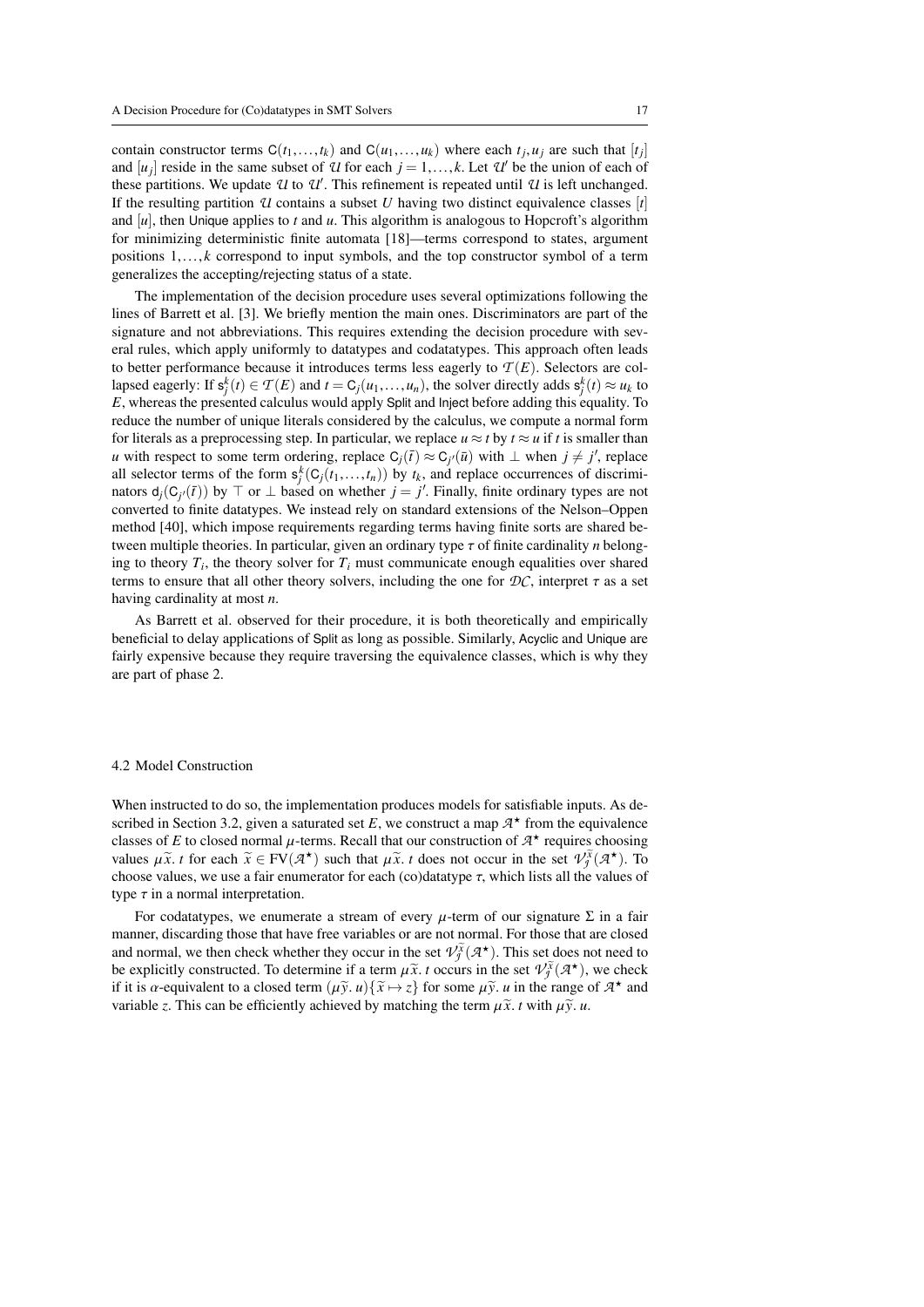4.3 Extension to Quantified Formulas

While the decision procedure is restricted to universal conjectures, users often want to solve problems that feature universal axioms and existential conjectures. Many SMT solvers, including CVC4, can reason about quantified formulas using incomplete instantiation-based techniques [\[27,](#page-20-24)[36\]](#page-20-25). These techniques extend naturally to quantified formulas involving datatypes and codatatypes.

However, the presence of quantifiers poses an additional challenge in the context of (co)datatypes. Quantified formulas can entail an upper bound on the cardinality of an uninterpreted type *<sup>u</sup>*. Since it assumes that uninterpreted types have infinite cardinality, the calculus presented in Section [3](#page-5-0) is incomplete since it may fail to recognize cases where Split and Single should be applied. This does not impact the correctness of the procedure in this setting, since the solver is already incomplete for quantified formulas.

Nonetheless, two techniques help increase the precision of the solver. First, we can apply Split to datatype terms whose cardinality depends on the finiteness of uninterpreted types. Second, we can conditionally apply Single to codatatype terms whose type potentially has cardinality one. For example, the codatatype  $stream<sub>u</sub>$  has cardinality one precisely when *u* has cardinality one. If there exist two equivalence classes  $[s]$  and  $[t]$  for this type, the implementation adds the clause  $(\exists x y^u, x \neq y) \lor s \approx t$  to *F*, which states that either the equality of *u* is greater than one or s must be equal to *t*. cardinality of *<sup>u</sup>* is greater than one or *<sup>s</sup>* must be equal to *<sup>t</sup>*.

## <span id="page-17-0"></span>5 Evaluation on Isabelle Problems

The decision procedure for (co)datatypes is useful both for proving (via negation, in the refutational style) and for model finding [\[16,](#page-20-26) [35\]](#page-20-27). It is in fact vital for finite model finding, because the acyclicity and uniqueness rules are necessary for solution soundness, without which the generated models would often be spurious. For example, given the constraints

 $\mathsf{zeros} \approx \mathsf{SCons}(0, \mathsf{zeros})$  repeat $(n) \approx \mathsf{SCons}(n, \mathsf{repeat}(n))$ 

on streams, the conjecture zeros  $\approx$  repeat(0) would be "refuted" by a spurious countermodel that interprets zero and repeat $(0)$  by two distinct values that both correspond to the term  $\mu$ *s*. SCons $(0, s)$ , violating uniqueness.

By contrast, the contributions of the decision procedure to proving are less obvious; they depend on how often acyclicity and uniqueness are necessary for a proof. To evaluate this, we generated benchmark problems from existing interactive proof goals arising in existing Isabelle formalizations, using Sledgehammer [\[5\]](#page-19-3) as translator from Isabelle to SMT-LIB. We included all the formalizations from the Isabelle distribution (Distro, 1179 goals) and the *Archive of Formal Proofs* (AFP, 3014 goals) [\[21\]](#page-20-28) that define codatatypes falling within the supported fragment. We also included formalizations about Bird and Stern–Brocot trees (SBT, 265 goals) [\[14\]](#page-20-29). To exercise the datatype support, formalizations about finite lists and trees were added to the first two benchmark sets. The formalizations were selected before conducting any experiments. The experimental data are available online.<sup>[3](#page-17-1)</sup>

For each proof goal in each formalization, we used Sledgehammer to select either 16 or 256 lemmas, which were monomorphized and translated to SMT-LIB along with the goal. The resulting problem was given to the development version of CVC4 (from 15 September

<span id="page-17-1"></span><sup>3</sup> <http://lara.epfl.ch/~reynolds/JAR-CADE2015-cdt/> or [http://www21.in.tum.de/~blanchet/](http://www21.in.tum.de/~blanchet/JAR-CADE2015-cdt/) [JAR-CADE2015-cdt/](http://www21.in.tum.de/~blanchet/JAR-CADE2015-cdt/)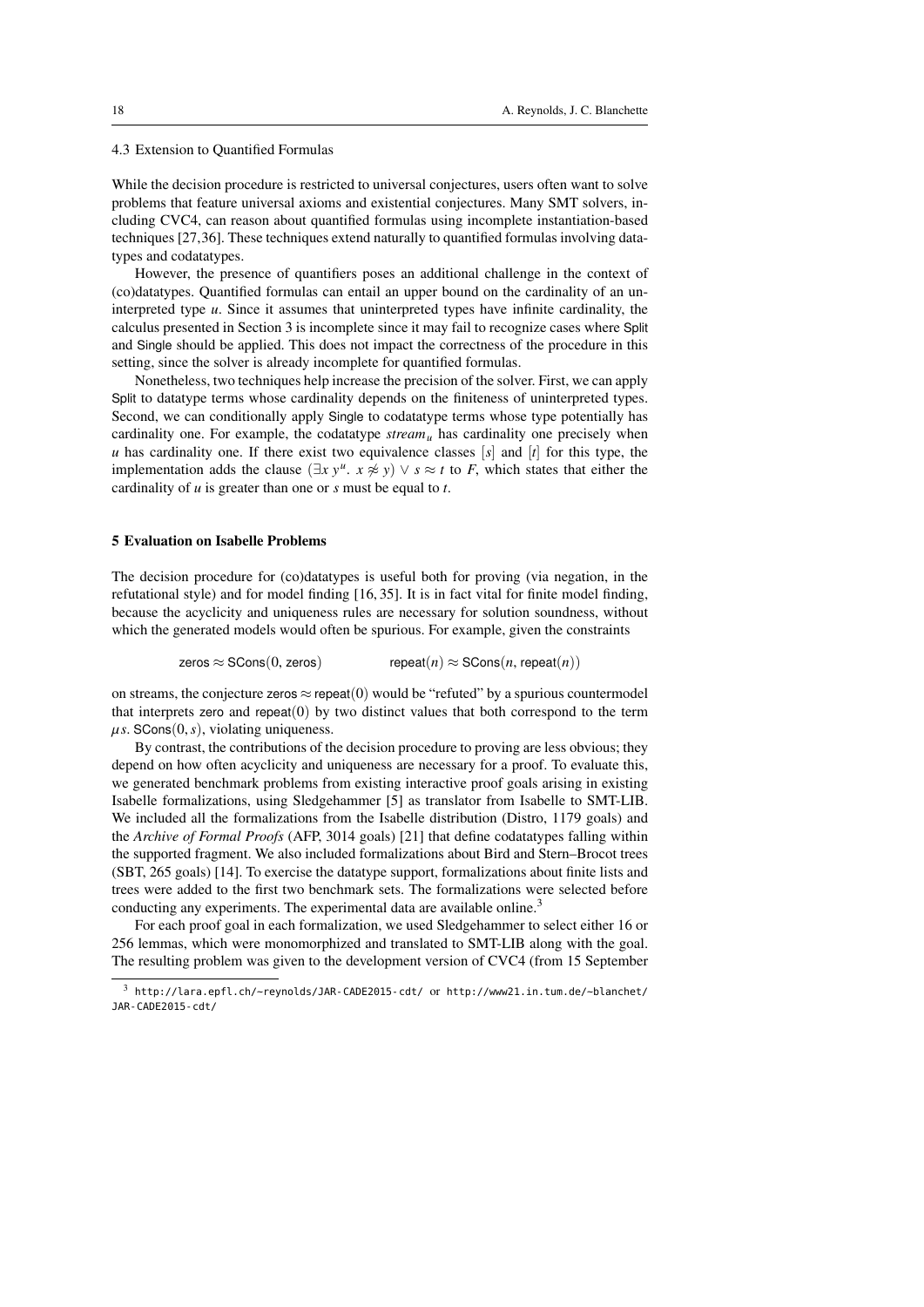A Decision Procedure for (Co)datatypes in SMT Solvers 19

|                            | Distro<br>CVC4 | 73  | AFP<br>CVC4 | 73  | <b>SBT</b><br>CVC <sub>4</sub> | 73 | Overall<br>CVC <sub>4</sub> | 73   |
|----------------------------|----------------|-----|-------------|-----|--------------------------------|----|-----------------------------|------|
| No (co)datatypes           | 287            | 282 | 765         | 771 | 47                             | 44 | 1099                        | 1097 |
| Datatypes without Acyclic  | 298            |     | 771         |     | 47                             |    | 1116                        |      |
| Full datatypes             | 298            | 294 | 775         | 783 | 47                             | 44 | 1120                        | 1121 |
| Codatatypes without Unique | 288            |     | 797         |     | 47                             |    | 1132                        |      |
| Full codatatypes           | 288            |     | 797         |     | 52                             |    | 1137                        |      |
| Full (co)datatypes         | 299            |     | 806         |     | 52                             |    | 1157                        |      |

<span id="page-18-0"></span>Table 1 Number of solved goals with 16 lemmas per goal

|                            | Distro           |     | AFP                    | <b>SBT</b>       |    | Overall                |  |
|----------------------------|------------------|-----|------------------------|------------------|----|------------------------|--|
|                            | CVC <sub>4</sub> | Z3  | CVC <sub>4</sub><br>73 | CVC <sub>4</sub> | 73 | 73<br>CVC <sub>4</sub> |  |
| No (co)datatypes           | 617              | 560 | 1503 1271              | 89               | 80 | 1911<br>2209           |  |
| Datatypes without Acyclic  | 617              |     | 1504                   | 90               |    | 2211                   |  |
| Full datatypes             | 617              | 560 | 1504 1263              | 90               | 78 | 1901<br>2211           |  |
| Codatatypes without Unique | 617              |     | 1501                   | 90               |    | 2208                   |  |
| Full codatatypes           | 620              |     | 1502                   | 98               |    | 2220                   |  |
| Full (co)datatypes         | 619              |     | 1501                   | 99               |    | 2219                   |  |

<span id="page-18-1"></span>Table 2 Number of solved goals with 256 lemmas per goal

2015) and to Z3 4.3.2 for comparison, each running for up to 60 s on StarExec [\[38\]](#page-21-4). Problems not involving any (co)datatypes were left out. Due to the lack of machinery in Isabelle for parsing CVC4 proofs and reconstructing inferences about (co)datatypes, the solvers are trusted as oracles.

CVC4 was run on each problem several times, with the support for datatypes and codatatypes either enabled or disabled. The contributions of the acyclicity and uniqueness rules were also measured, by selectively enabling or disabling the rules. Even when the decision procedure is disabled, the problems may contain basic lemmas about constructors and selectors, allowing some (co)datatype reasoning. This is especially true for problems generated using 256 lemmas. The problems with 16 lemmas put more stress on the decision procedure but are less typical of Sledgehammer-generated problems.

The results are summarized in Tables [1](#page-18-0) and [2.](#page-18-1) The decision procedure makes a difference across all three benchmark suites. For the 16-lemma problems, it accounts for an overall success rate increase of over 5%. Moreover, every aspect of the procedure, including the more expensive rules, makes a contribution. For the 256-lemma problems, the difference is much smaller, at 0.5%. Table [2](#page-18-1) indicates that the theoretically stronger instances of the decision procedure do not always subsume the weaker ones in practice. The raw data reveal that the full procedure proved 27 goals that could not be proved without it, but failed for 17 goals that could be proved without it. This potentially points to poor interactions between the decision procedure and the quantifier instantiation module [\[36\]](#page-20-25).

Overall, four proofs were found thanks to the acyclicity rule and 17 required uniqueness. Interestingly, no proofs were lost by enabling these rules. Among the 17 proofs requiring uniqueness, some were simple arguments of the form by *coinduction auto* in Isabelle [\[6\]](#page-19-5), while others involved more elaborate reasoning, including the following example about Stern–Brocot trees: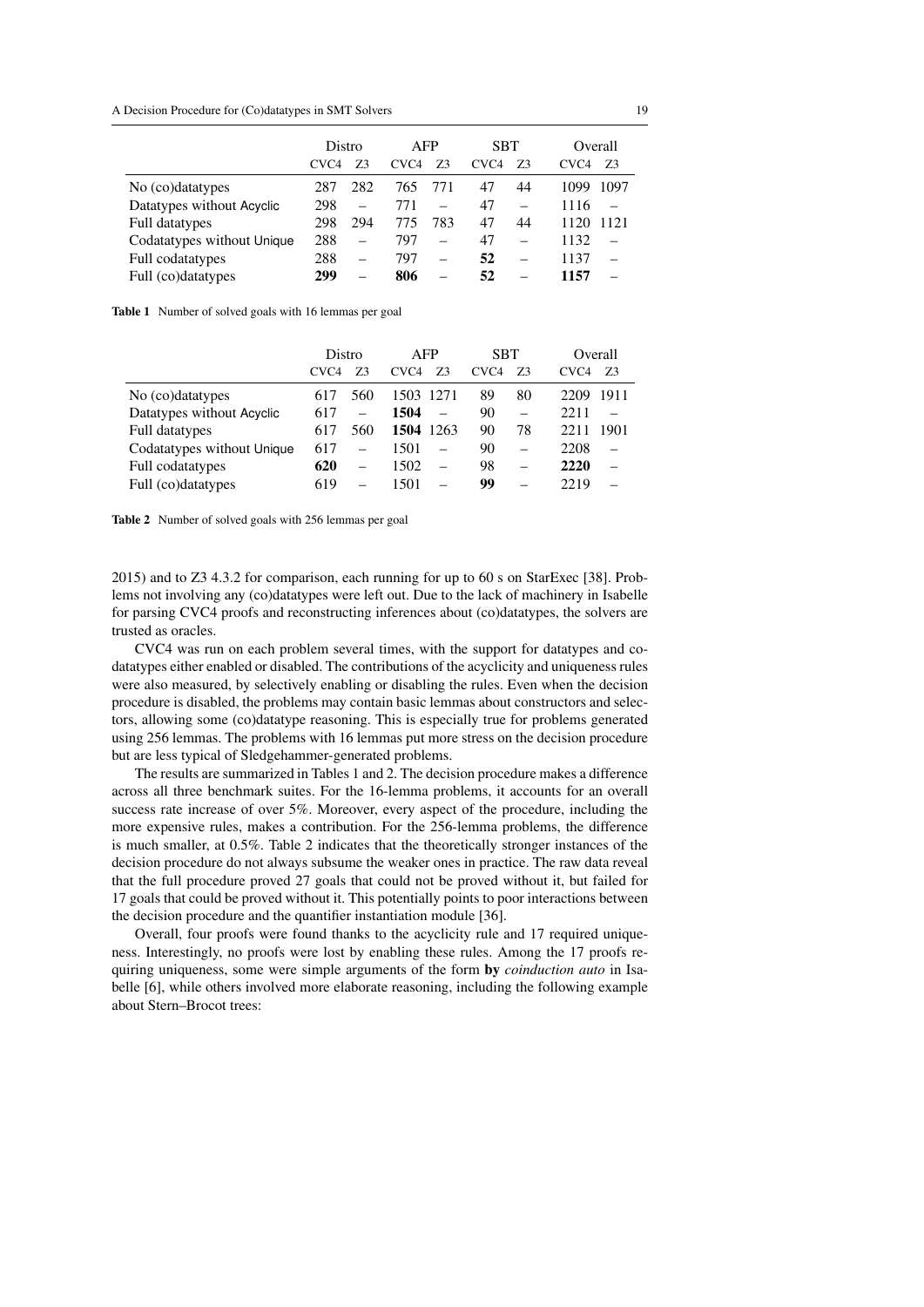```
lemma num\_mod\_den\_unique: x = Node0 num x \implies x = num\_mod\_denproof (coinduction arbitrary: x rule: tree.coinduct_strong)
  case (Eq_tree x) show ?case
    by (subst (1 2 3 4) Eq_tree) (simp add: eqTrueI[OF Eq_tree])
qed
```
The tree num\_mod\_den is defined as num\_mod\_den = Node 0 num num\_mod\_den.

# 6 Conclusion

We introduced a decision procedure for the universal theory of datatypes and codatatypes. Our main contribution has been the support for codatatypes. Both the metatheory and the implementation in CVC4 rely on  $\mu$ -terms to represent cyclic values. Although this aspect is primarily motivated by codatatypes, it makes a uniform account of datatypes and codatatypes possible—in particular, the acyclicity rule for datatypes exploits  $\mu$ -terms to detect cycles. The empirical results on Isabelle benchmarks confirm that CVC4's new capabilities improve the state of the art.

This work is part of a wider program that aims at enriching automatic provers with high-level features and at reducing the gap between automatic and interactive theorem proving. We are currently interfacing CVC4's finite model finding capabilities for generating counterexamples in proof assistants [\[33\]](#page-20-30); in this context, the acyclicity and uniqueness rules are crucial to exclude spurious countermodels. As future work, it would be useful to implement proof reconstruction for (co)datatype inferences in Isabelle. In addition, it might be worthwhile to extend SMT solvers with dedicated support for (co)recursion.

*Acknowledgment.* We owe a great debt to the development team of CVC4, including Clark Barrett and Cesare Tinelli, and in particular Morgan Deters, who jointly with the first author developed the initial version of the theory solver for datatypes in CVC4. Our present and former bosses, Viktor Kuncak, Stephan Merz, Tobias Nipkow, Cesare Tinelli, and Christoph Weidenbach, have either encouraged the research on codatatypes or at least benevolently tolerated it, both of which we are thankful for. Peter Gammie and Andreas Lochbihler pointed us to useful benchmarks. Andrei Popescu helped clarify our thoughts regarding codatatypes and indicated related work. Dmitriy Traytel took part in discussions about degenerate codatatypes. Pascal Fontaine, Andreas Lochbihler, Andrei Popescu, Christophe Ringeissen, Mark Summerfield, Dmitriy Traytel, and the anonymous reviewers suggested many textual improvements. The second author's work was partially supported by the Deutsche Forschungsgemeinschaft project "Den Hammer härten" (grant NI 491/14-1) and the Inria technological development action "Contre-exemples utilisables par Isabelle et Coq" (CUIC).

#### References

- <span id="page-19-2"></span>1. Barrett, C., Conway, C.L., Deters, M., Hadarean, L., Jovanovic, D., King, T., Reynolds, A., Tinelli, C.: ´ CVC4. In: G. Gopalakrishnan, S. Qadeer (eds.) CAV '11, *LNCS*, vol. 6806, pp. 171–177. Springer (2011)
- <span id="page-19-0"></span>2. Barrett, C., Fontaine, P., Tinelli, C.: The SMT-LIB standard: Version 2.5. Tech. rep., University of Iowa (2015). Available at <http://smt-lib.org/>
- <span id="page-19-1"></span>3. Barrett, C., Shikanian, I., Tinelli, C.: An abstract decision procedure for satisfiability in the theory of inductive data types. J. Satisf. Boolean Model. Comput. 3, 21–46 (2007)
- <span id="page-19-4"></span>4. Bjørner, N.S.: Integrating decision procedures for temporal verification. Ph.D. thesis, Stanford University (1998)
- <span id="page-19-3"></span>5. Blanchette, J.C., Böhme, S., Paulson, L.C.: Extending Sledgehammer with SMT solvers. J. Autom. Reasoning 51(1), 109–128 (2013)
- <span id="page-19-5"></span>6. Blanchette, J.C., Hölzl, J., Lochbihler, A., Panny, L., Popescu, A., Traytel, D.: Truly modular (co)datatypes for Isabelle/HOL. In: G. Klein, R. Gamboa (eds.) ITP 2014, *LNCS*, vol. 8558, pp. 93– 110. Springer (2014)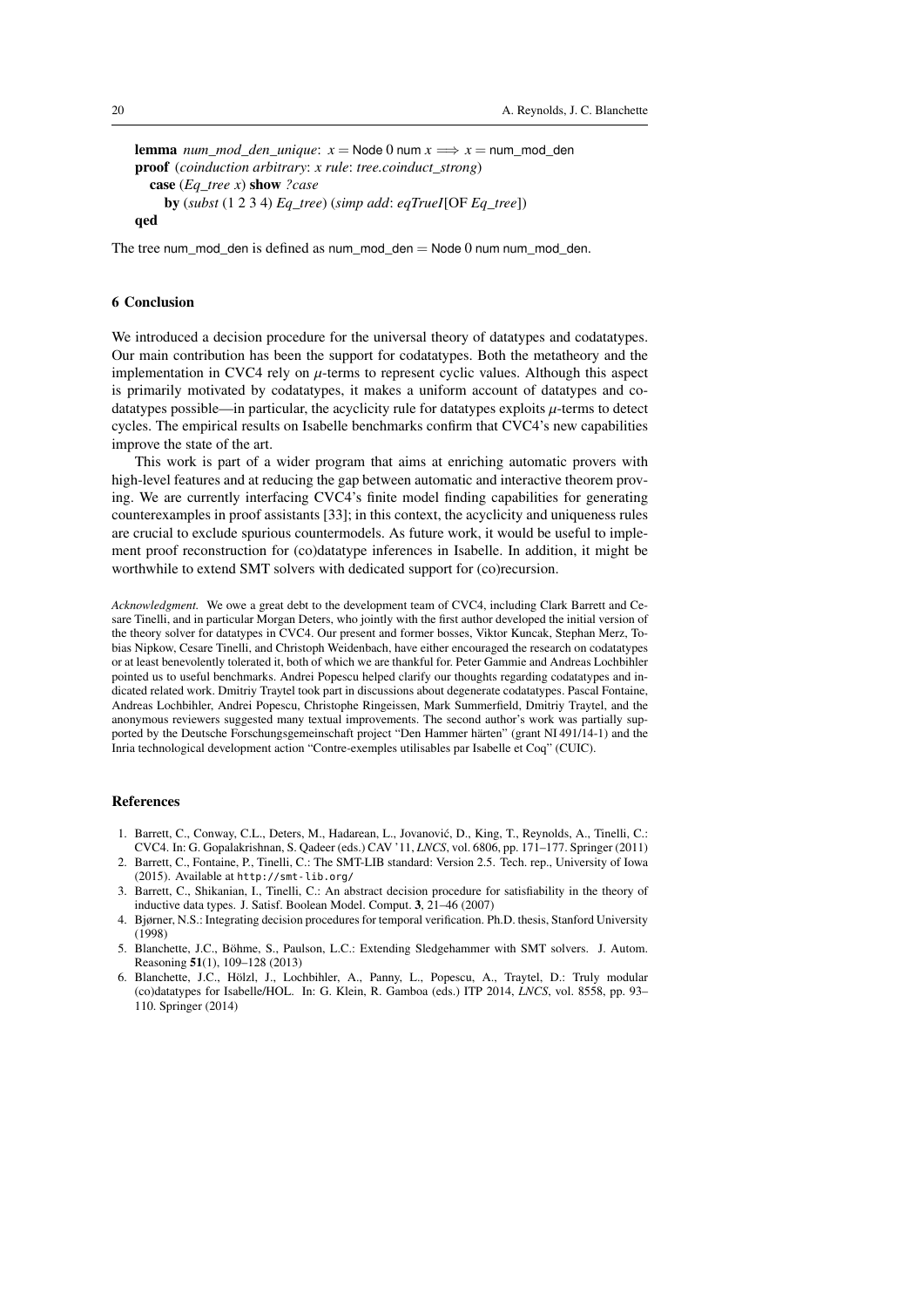- <span id="page-20-13"></span>7. Blanchette, J.C., Nipkow, T.: Nitpick: A counterexample generator for higher-order logic based on a relational model finder. In: M. Kaufmann, L.C. Paulson (eds.) ITP 2010, *LNCS*, vol. 6172, pp. 131–146. Springer (2010)
- <span id="page-20-18"></span>8. Blanchette, J.C., Paskevich, A.: TFF1: The TPTP typed first-order form with rank-1 polymorphism. In: M.P. Bonacina (ed.) CADE-24, *LNCS*, vol. 7898, pp. 414–420. Springer (2013)
- <span id="page-20-4"></span>9. Blanchette, J.C., Popescu, A., Traytel, D.: Witnessing (co)datatypes. In: J. Vitek (ed.) ESOP 2015, *LNCS*, vol. 9032, pp. 359–382. Springer (2015)
- <span id="page-20-14"></span>10. Carayol, A., Morvan, C.: On rational trees. In: Z. Ésik (ed.) CSL 2006, *LNCS*, vol. 4207, pp. 225–239. Springer (2006)
- <span id="page-20-9"></span>11. Cruanes, S.: Extending superposition with integer arithmetic, structural induction, and beyond. Ph.D. thesis, École polytechnique (2015). Available at [https://who.rocq.inria.fr/Simon.Cruanes/](https://who.rocq.inria.fr/Simon.Cruanes/files/thesis.pdf) [files/thesis.pdf](https://who.rocq.inria.fr/Simon.Cruanes/files/thesis.pdf)
- <span id="page-20-15"></span>12. Djelloul, K., Dao, T., Frühwirth, T.W.: Theory of finite or infinite trees revisited. Theor. Pract. Log. Prog. 8(4), 431–489 (2008)
- <span id="page-20-16"></span>13. Endrullis, J., Grabmayer, C., Klop, J.W., van Oostrom, V.: On equal µ-terms. Theor. Comput. Sci. 412(28), 3175–3202 (2011)
- <span id="page-20-29"></span>14. Gammie, P., Lochbihler, A.: The Stern–Brocot tree. Archive of Formal Proofs (2016). [http://afp.sf.](http://afp.sf.net/entries/Stern_Brocot.shtml) [net/entries/Stern\\_Brocot.shtml](http://afp.sf.net/entries/Stern_Brocot.shtml), Formal proof development
- <span id="page-20-21"></span>15. Ganzinger, H., Hagen, G., Nieuwenhuis, R., Oliveras, A., Tinelli, C.: DPLL(*T*): Fast decision procedures. In: R. Alur, D. Peled (eds.) CAV '04, *LNCS*, vol. 3114, pp. 175–188. Springer (2004)
- <span id="page-20-26"></span>16. Ge, Y., de Moura, L.: Complete instantiation for quantified formulas in satisfiability modulo theories. In: CAV '09, *LNCS*, vol. 5643, pp. 306–320. Springer (2009)
- <span id="page-20-19"></span>17. Gunter, E.L.: Why we can't have SML-style datatype declarations in HOL. In: L.J.M. Claesen, M.J.C. Gordon (eds.) TPHOLs '92, *IFIP Transactions*, vol. A-20, pp. 561–568. North-Holland/Elsevier (1993)
- <span id="page-20-23"></span>18. Hopcroft, J.: An *n*log*n* algorithm for minimizing states in a finite automaton. In: Z. Kohavi, A. Paz (eds.) Theory of Machines and Computations, pp. 189–196. Academic Press (1971)
- <span id="page-20-22"></span>19. Jovanovic, D., Barrett, C.: Sharing is caring: Combination of theories. In: C. Tinelli, V. Sofronie- ´ Stokkermans (eds.) FroCoS 2011, *LNCS*, vol. 6989, pp. 195–210. Springer (2011)
- <span id="page-20-10"></span>20. Kersani, A., Peltier, N.: Combining superposition and induction: A practical realization. In: P. Fontaine, C. Ringeissen, R.A. Schmidt (eds.) FroCoS 2013, *LNCS*, vol. 8152, pp. 7–22. Springer (2013)
- <span id="page-20-28"></span>21. Klein, G., Nipkow, T., Paulson, L. (eds.): Archive of Formal Proofs. <http://afp.sf.net/>
- <span id="page-20-17"></span>22. Kozen, D.: Results on the propositional  $\mu$ -calculus. Theor. Comput. Sci. 27, 333-354 (1983)
- <span id="page-20-11"></span>23. Leino, K.R.M., Moskal, M.: Co-induction simply—Automatic co-inductive proofs in a program verifier. In: C.B. Jones, P. Pihlajasaari, J. Sun (eds.) FM 2014, *LNCS*, vol. 8442, pp. 382–398. Springer (2014) 24. Leroy, X.: A formally verified compiler back-end. J. Autom. Reasoning 43(4), 363–446 (2009)
- <span id="page-20-1"></span><span id="page-20-0"></span>25. Lochbihler, A.: Verifying a compiler for Java threads. In: A.D. Gordon (ed.) ESOP 2010, *LNCS*, vol. 6012, pp. 427–447. Springer (2010)
- <span id="page-20-2"></span>26. Lochbihler, A.: Making the Java memory model safe. ACM Trans. Program. Lang. Syst. 35(4), 12:1–65 (2014)
- <span id="page-20-24"></span>27. de Moura, L., Bjørner, N.: Efficient E-matching for SMT solvers. In: F. Pfenning (ed.) CADE-21, *LNCS*, vol. 4603, pp. 183–198. Springer (2007)
- <span id="page-20-7"></span>28. de Moura, L., Bjørner, N.: Z3: An efficient SMT solver. In: C.R. Ramakrishnan, J. Rehof (eds.) TACAS 2008, *LNCS*, vol. 4963, pp. 337–340. Springer (2008)
- <span id="page-20-3"></span>29. Nelson, G., Oppen, D.C.: Simplification by cooperating decision procedures. ACM Trans. Program. Lang. Syst. 1(2), 245–257 (1979)
- <span id="page-20-5"></span>30. Nipkow, T., Paulson, L.C., Wenzel, M.: Isabelle/HOL: A Proof Assistant for Higher-Order Logic, *LNCS*, vol. 2283. Springer (2002)
- <span id="page-20-12"></span>31. Pham, T., Whalen, M.W.: RADA: A tool for reasoning about algebraic data types with abstractions. In: B. Meyer, L. Baresi, M. Mezini (eds.) ESEC/FSE '13, pp. 611–614. ACM (2013)
- <span id="page-20-6"></span>32. Reynolds, A., Blanchette, J.C.: A decision procedure for (co)datatypes in SMT solvers. In: A. Felty, A. Middeldorp (eds.) CADE-25, *LNCS*, vol. 9195, pp. 197–213. Springer (2015)
- <span id="page-20-30"></span>33. Reynolds, A., Blanchette, J.C., Tinelli, C.: Model finding for recursive functions in SMT. In: V. Ganesh, D. Jovanovic (eds.) SMT 2015 (2015) ´
- <span id="page-20-8"></span>34. Reynolds, A., Kuncak, V.: Induction for SMT solvers. In: D. D'Souza, A. Lal, K.G. Larsen (eds.) VMCAI 2015, *LNCS*, vol. 8931, pp. 80–98. Springer (2014)
- <span id="page-20-27"></span>35. Reynolds, A., Tinelli, C., Goel, A., Krstic, S., Deters, M., Barrett, C.: Quantifier instantiation techniques ´ for finite model finding in SMT. In: M.P. Bonacina (ed.) CADE-24, *LNCS*, vol. 7898, pp. 377–391. Springer (2013)
- <span id="page-20-25"></span>36. Reynolds, A., Tinelli, C., de Moura, L.: Finding conflicting instances of quantified formulas in SMT. In: FMCAD 2014, pp. 195–202. IEEE (2014)
- <span id="page-20-20"></span>37. Rutten, J.J.M.M.: Universal coalgebra—A theory of systems. Theor. Comput. Sci. 249, 3–80 (2000)